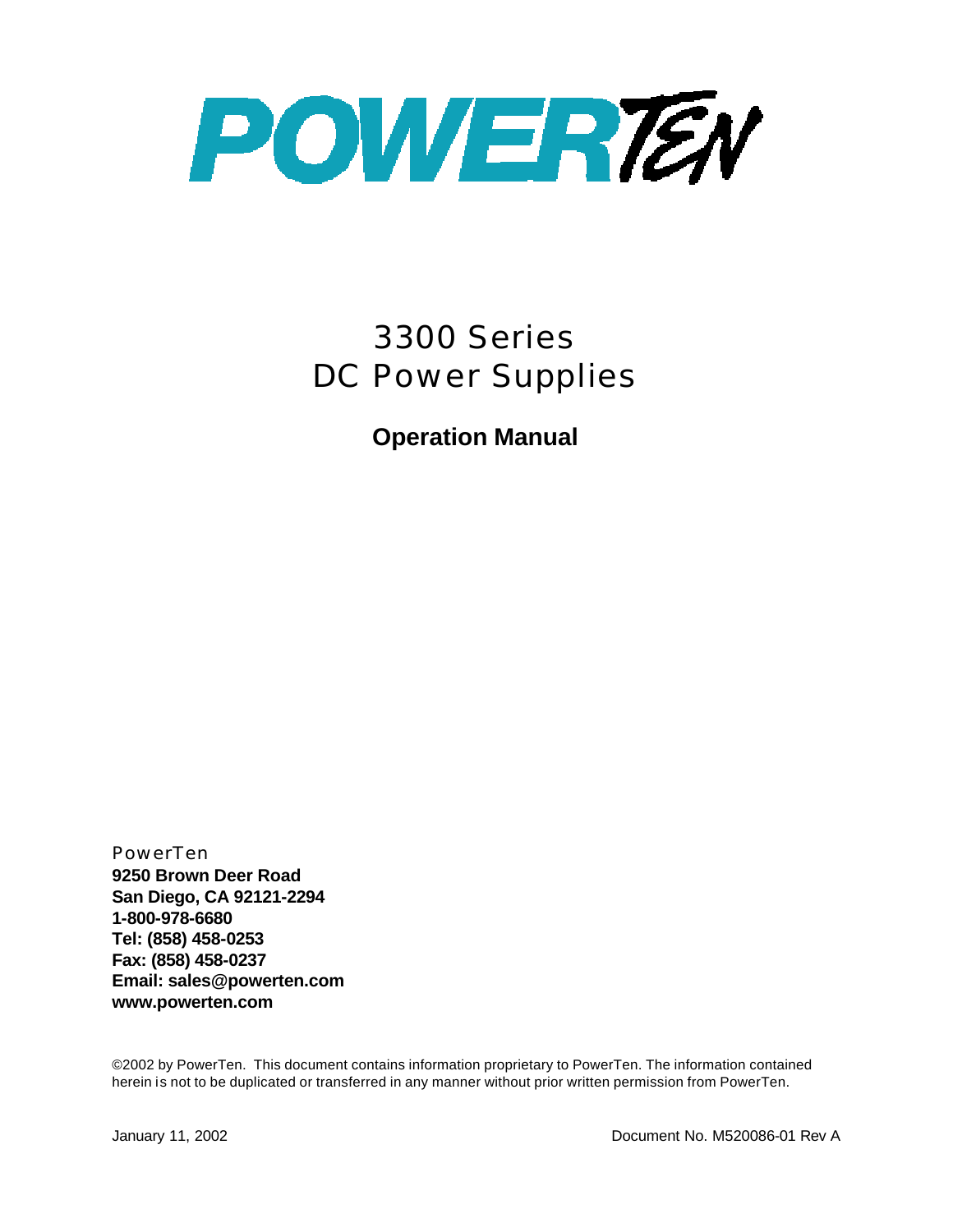### **Safety Notice**

Before applying power to the system, verify that the unit is configured properly for the user's particular application.

The 3300 series of power supplies is intended for rack mounted application only. Use of the power supplies outside of a rack mount enclosure will expose the user to high voltage and/or high current sources. Extreme caution must be used under these circumstances.

The analog control inputs (connectors J1 and J2) on the rear panel are referenced to the negative output of the power supply. Grounding the positive output of the power supply or biasing the output of the supply above chassis potential will cause these inputs (along with the output of the supply) to have a potentially hazardous offset voltage. Exercise caution under these conditions. Under no circumstances should the output of the supply be biased more than 500 volts from chassis potential.

**Installation and service must be performed only by properly trained and qualified personnel who are aware of dealing with attendant hazards. This includes simple tasks such as fuse verification.** 

**Ensure that the AC power line ground is connected properly to the unit input connector or chassis. Similarly, other power ground lines including those to application maintenance equipment must be grounded properly for both personnel and equipment safety.**

Always ensure that facility AC input power is de-energized prior to connecting or disconnecting the input/output power cables.

Warning: Lethal voltages may be present inside the power supply even when the AC input voltage is disconnected. Only properly trained and qualified personnel should remove covers and access the inside of the power supply.

During normal operation, the operator does not have access to hazardous voltages within the chassis. However, depending on the user's application configuration, HIGH VOLTAGES HAZARDOUS TO HUMAN SAFETY may be generated normally on the output terminals. Ensure that the output power lines are labeled properly as to the safety hazards and that any inadvertent contact with hazardous voltages is eliminated.

Due to filtering, the unit has high leakage current to the chassis. Therefore, it is essential to operate this unit with a safety ground.

This unit is designed to be permanently connected to the power source and as such must have a readily accessible disconnect device incorporated in the fixed wiring.

After the unit has been operating for some time, the metal near the rear of the unit may be hot enough to cause injury. Let the unit cool before handling.

These operating instructions form an integral part of the equipment and must be available to the operating personnel at all times. All the safety instructions and advice notes are to be followed.

Neither Power Ten nor any of the subsidiary sales organizations can accept responsibility for personal, material or consequential injury, loss or damage that results from improper use of the equipment and accessories.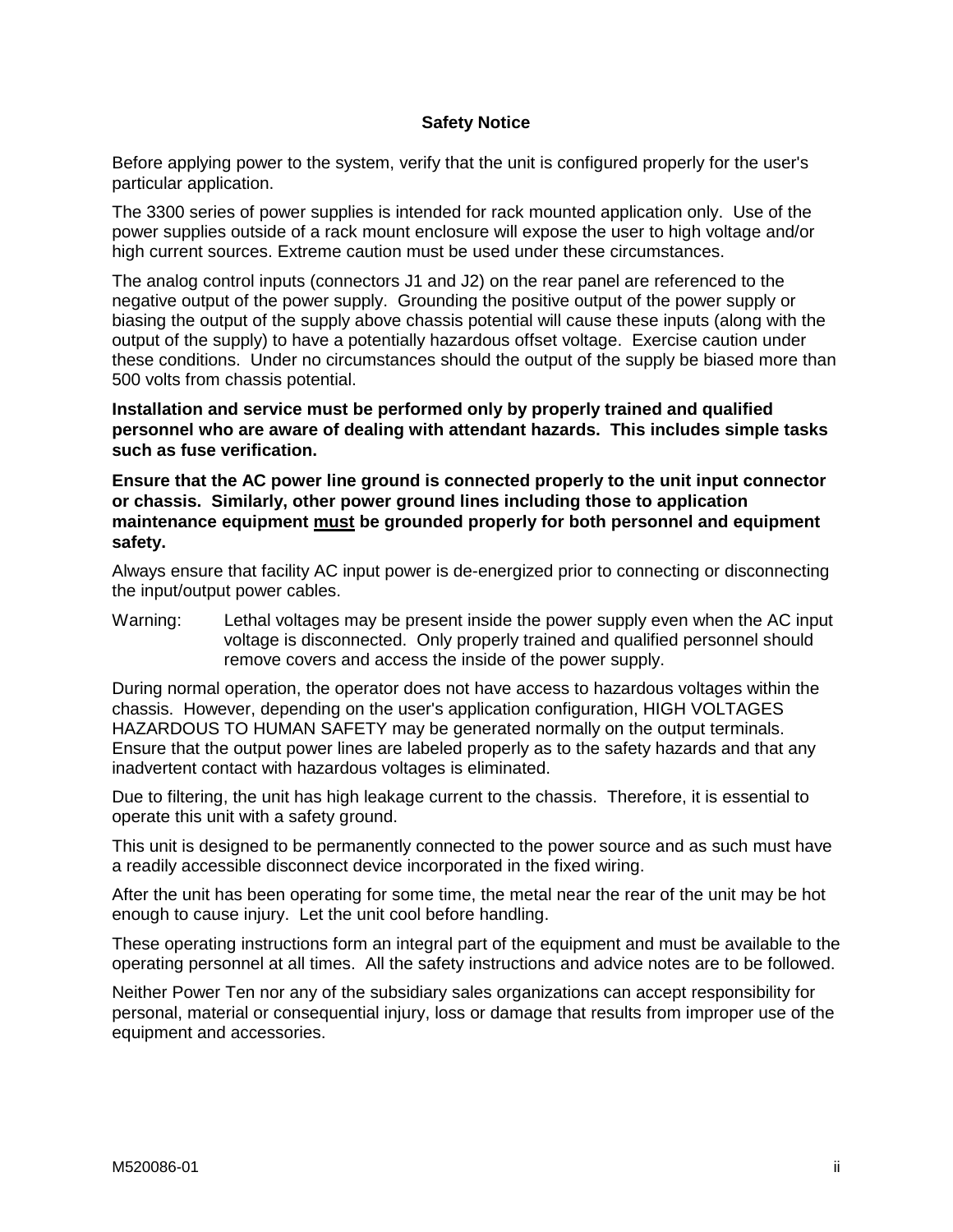# **SERVICE SAFETY NOTICES**

## **WARNING!**

**HAZARDOUS VOLTAGES IN EXCESS OF 480 V RMS, 700 V PEAK MAY BE PRESENT WHEN COVERS ARE REMOVED. QUALIFIED PERSONNEL MUST USE EXTREME CAUTION WHEN SERVICING THIS EQUIPMENT. CIRCUIT BOARDS, TEST POINTS, AND OUTPUT VOLTAGES MAY BE FLOATING ABOVE CHASSIS GROUND.**

## **WARNING!**

**TO GUARD AGAINST RISK OF ELECTRICAL SHOCK DURING OPEN COVER CHECKS, DO NO TOUCH ANY PORTION OF THE ELECTRICAL CIRCUITS. EVEN WHEN THE POWER IS OFF, CAPACITORS CAN RETAIN AN ELECTRICAL CHARGE. USE SAFETY GLASSES DURING OPEN COVER CHECKS TO AVOID PERSONAL INJURY BY ANY SUDDEN FAILURE OF A COMPONENT.** 

## **WARNING!**

**SOME CIRCUITS ARE LIVE EVEN WITH THE FRONT PANEL SWITCH TURNED OFF. SERVICE, FUSE VERIFICATION, AND CONNECTION OF WIRING TO THE CHASSIS MUST BE ACCOMPLISHED AT LEAST FIVE MINUTES AFTER POWER HAS BEEN REMOVED VIA EXTERNAL MEANS; ALL CIRCUITS AND/OR TERMINALS TO BE TOUCHED MUST BE SAFETY GROUNDED TO THE CHASSIS.** 

# **WARNING!**

**QUALIFIED SERVICE PERSONNEL NEED TO BE AWARE THAT SOME HEAT SINKS ARE NOT AT GROUND, BUT AT HIGH POTENTIAL.**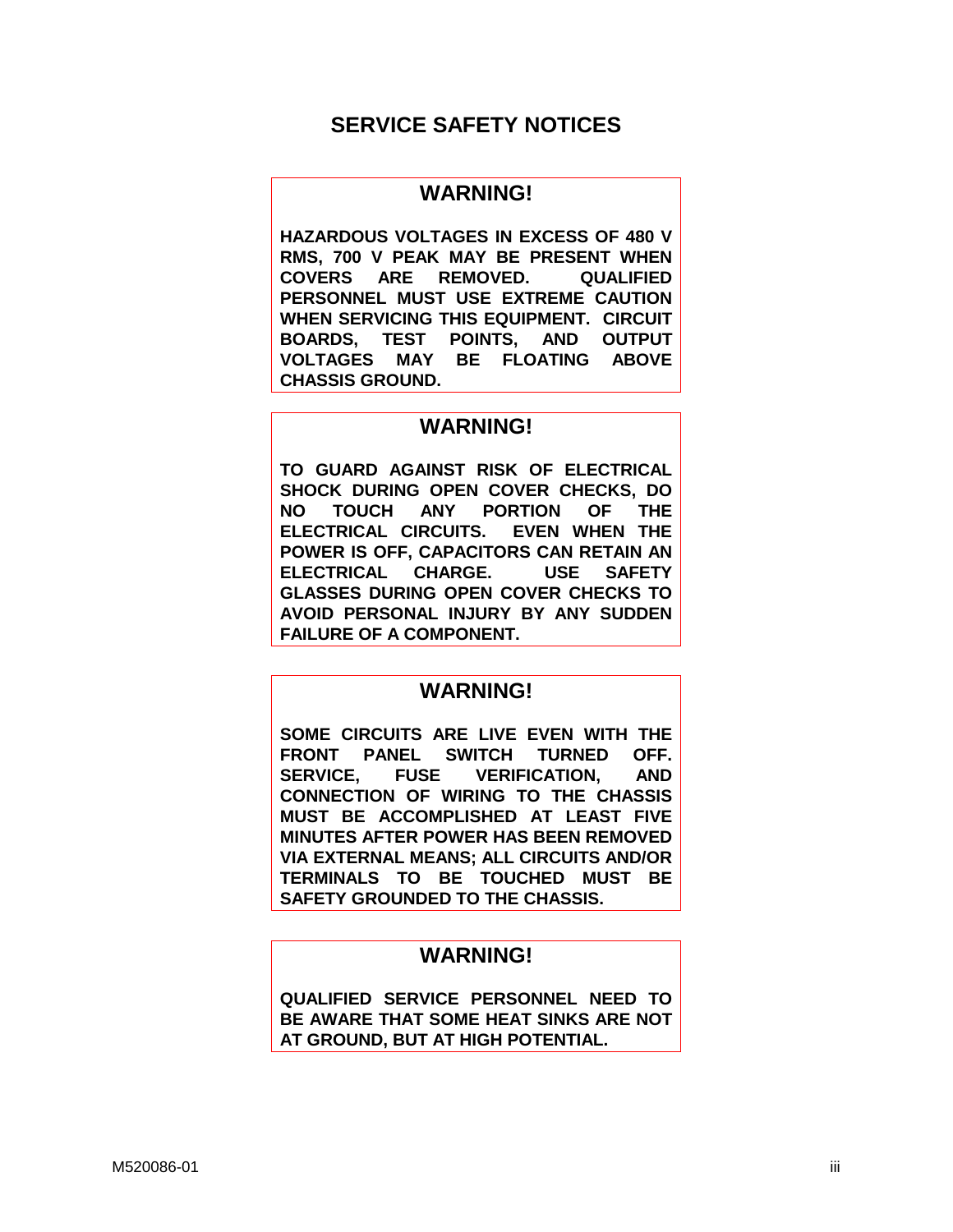# **FCC NOTICE**

This equipment has been tested and found to comply with the limits for a Class A digital device, pursuant to part 15 of the FCC Rules. These limits are designed to provide reasonable protection against harmful interference when the equipment is operated in a commercial environment. This equipment generates, uses, and can radiate radio frequency energy and, if not installed and used in accordance with the instruction manual, may cause harmful interference to radio communications. Operation of this equipment in a residential area is likely to cause harmful interference in which case the user will be required to correct the interference at his own expense.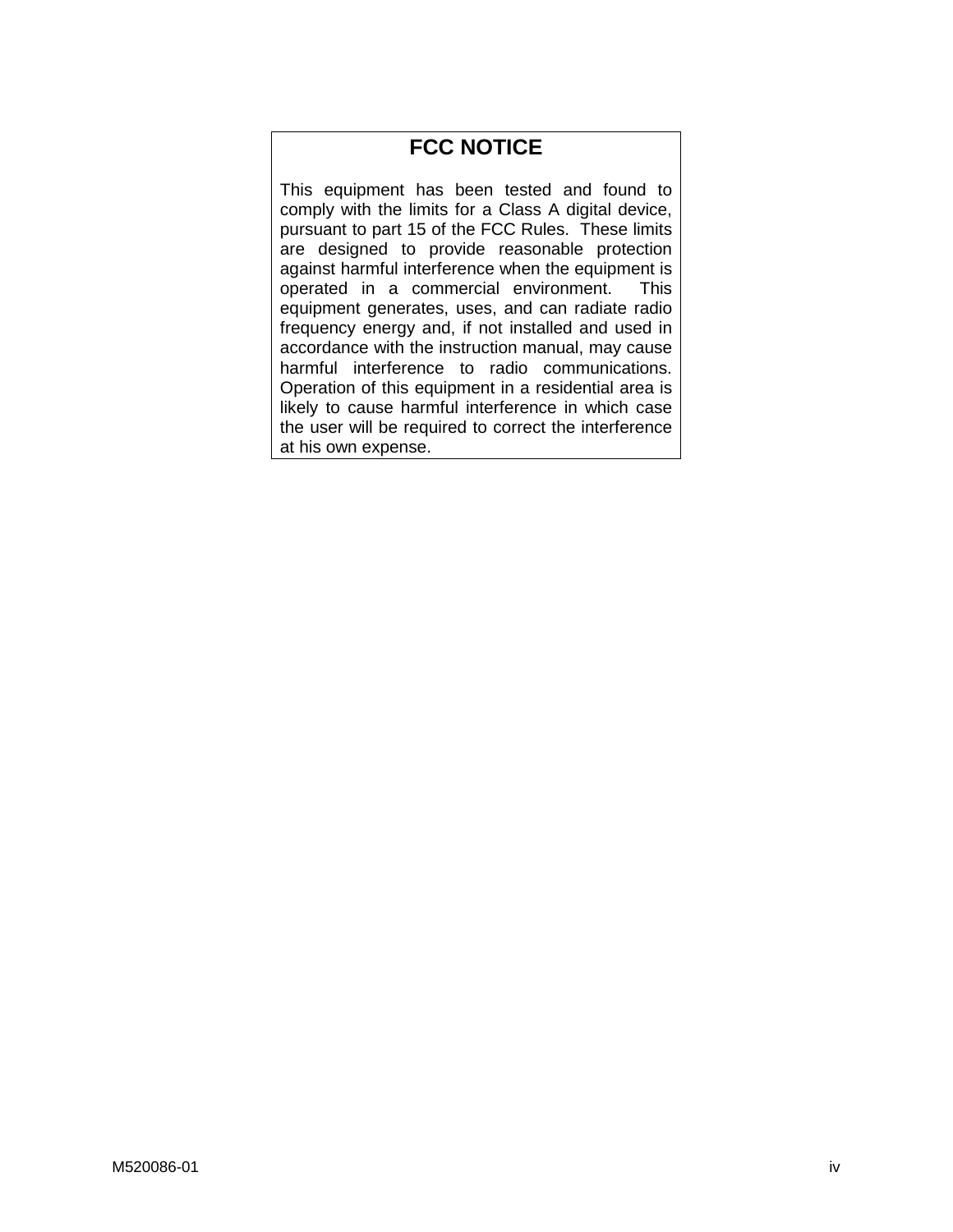# **About This Manual**

This manual has been written expressly for the Power Ten 3300 Series of power supplies.

# **SAFETY SYMBOLS**







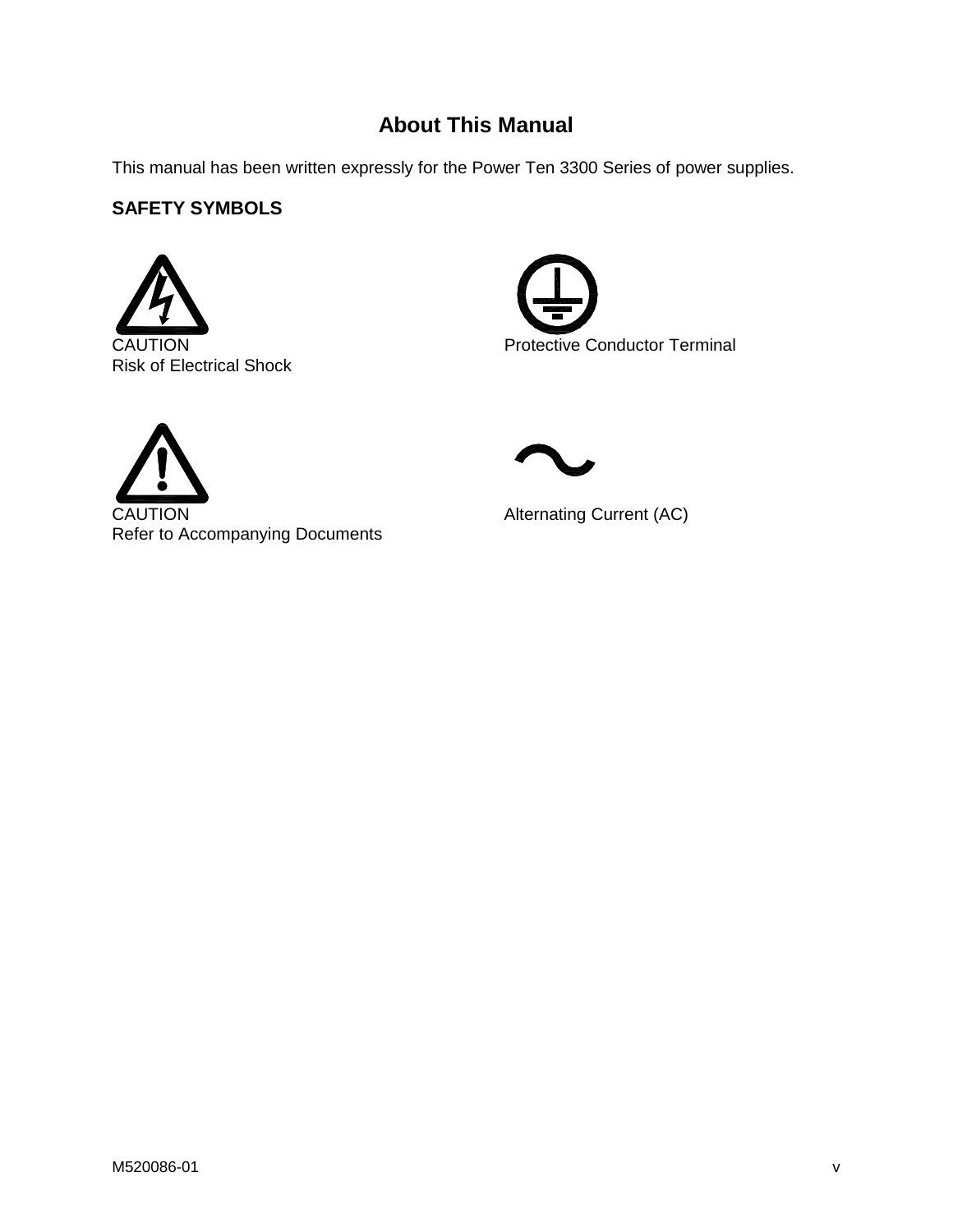# *TABLE OF CONTENTS*

| Chapter 1 DESCRIPTION OF EQUIPMENT <sub>1-1</sub>                                                             |       |
|---------------------------------------------------------------------------------------------------------------|-------|
|                                                                                                               |       |
|                                                                                                               |       |
| Chapter 2 INSTALLATION $\qquad \qquad$ 2-1                                                                    |       |
|                                                                                                               |       |
|                                                                                                               |       |
|                                                                                                               |       |
| 2.4 CHECKOUT AND PRELIMINARY ADJUSTMENTS ______ Error! Bookmark not defined.                                  |       |
|                                                                                                               |       |
| 3.1.1<br>3.1.2<br>3.1.3<br>3.1.4<br>Remote Output On/Off Control<br>3.1.5<br>3.1.6<br>3.1.7<br>3.1.8<br>3.1.9 |       |
| Chapter 4 MAINTENANCE AND CALIBRATION ___________________________________4-1                                  |       |
|                                                                                                               | $4-1$ |
|                                                                                                               |       |
| 4.1.1<br>4.1.2                                                                                                | -4-6  |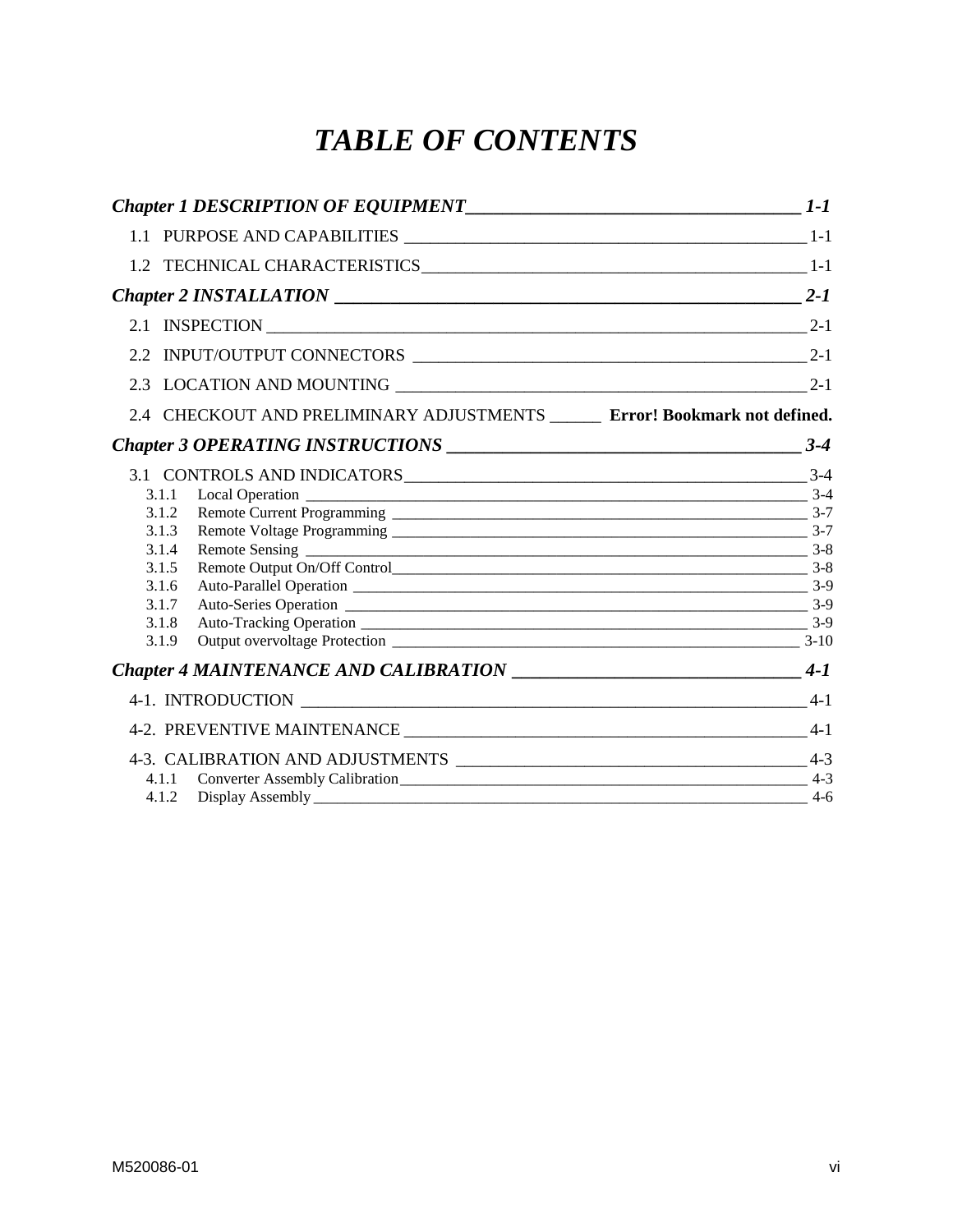# *LIST OF TABLES*

# *LIST OF FIGURES*

| FIGURE 3-3 REMOTE RESISTANCE PROGRAMMING OF OUTPUT CURRENT  3-11   |  |
|--------------------------------------------------------------------|--|
| FIGURE 3-4 REMOTE VOLTAGE PROGRAMMING OF OUTPUT CURRENT  3-12      |  |
| FIGURE 3-5 REMOTE RESISTANCE PROGRAMMING OF OUTPUT VOLTAGE 3-12    |  |
| FIGURE 3-6 REMOTE VOLTAGE PROGRAMMING OF OUTPUT VOLTAGE 3-13       |  |
|                                                                    |  |
|                                                                    |  |
| FIGURE 3-9 REMOTE ON/OFF OPERATION USING AC/DC VOLTAGE SOURCE 3-14 |  |
|                                                                    |  |
|                                                                    |  |
|                                                                    |  |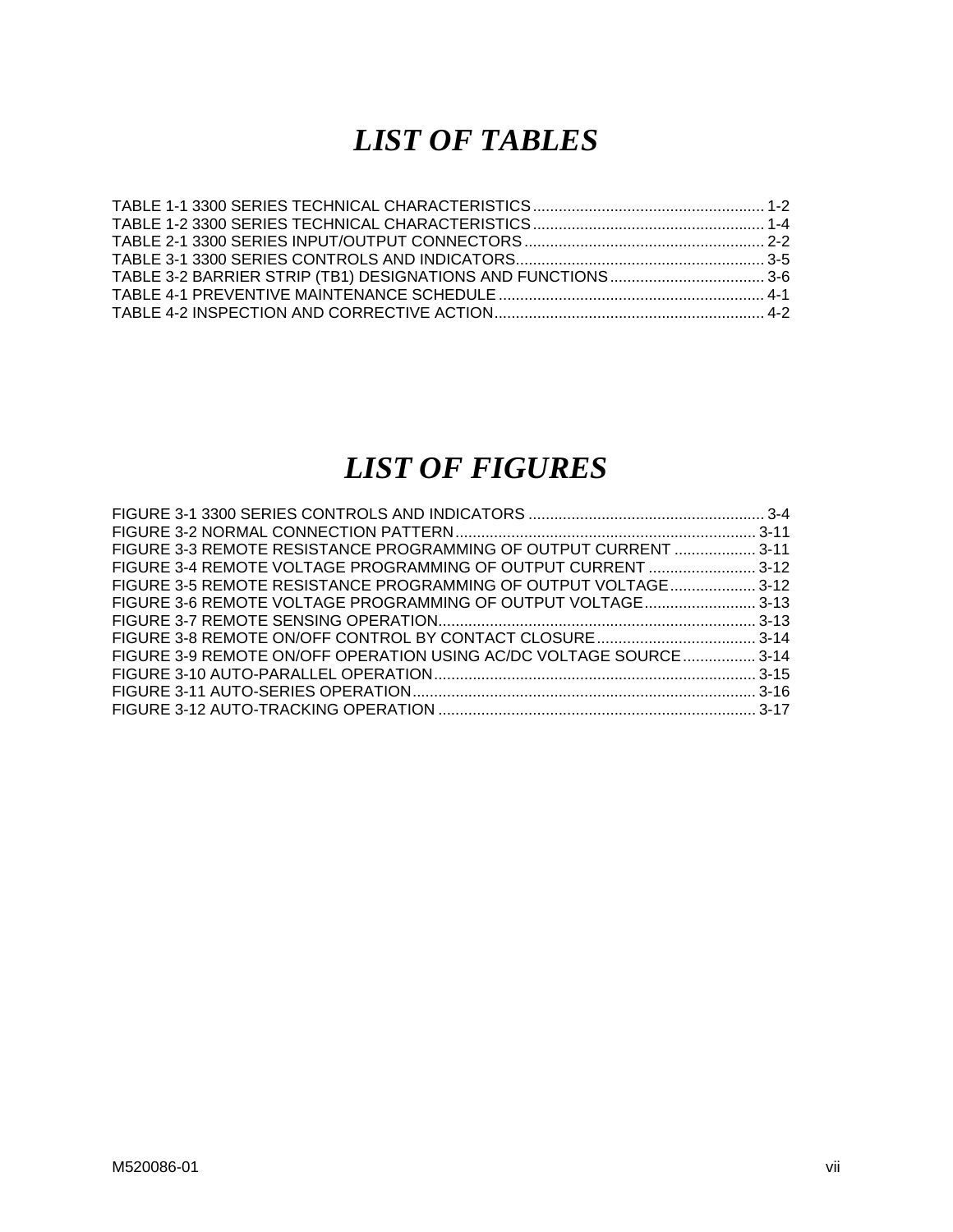# **Chapter 1 DESCRIPTION OF EQUIPMENT**

## <span id="page-7-0"></span>1.1 PURPOSE AND CAPABILITIES

The Power Ten 3300 Series power supplies are general purpose power supplies designed specifically for laboratory test and systems applications requiring variable DC sources with good regulation and low output ripple characteristics. Models of the 3300 Series are constant current/constant voltage supplies with an automatic crossover feature. They provide up to 1000 watts of DC power over a wide range of voltage and current levels.

## 1.2 TECHNICAL CHARACTERISTICS

The physical, electrical and environmental characteristics for the 3300 Series are listed in Tables 1-1 and 1-2.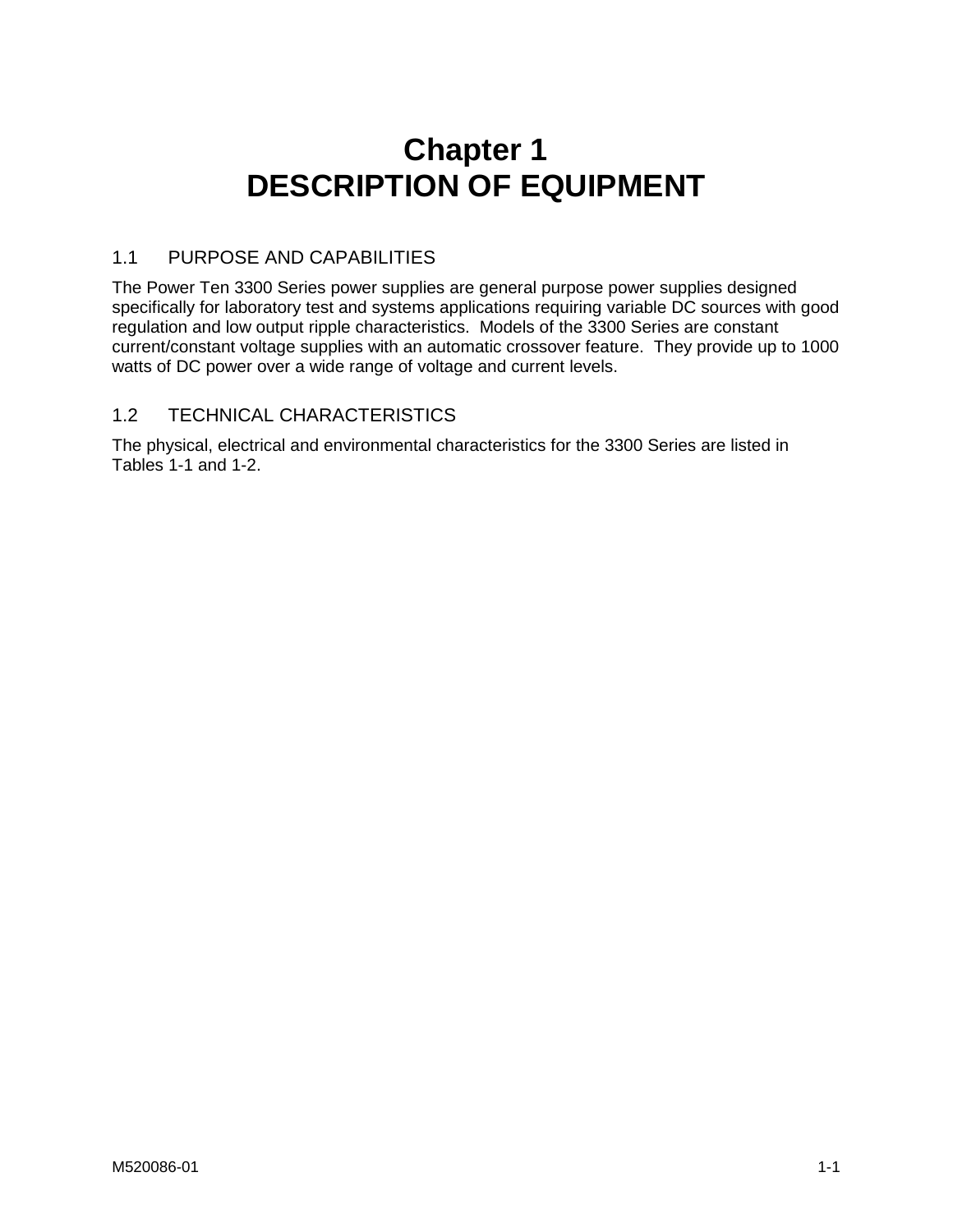Table 1-1 3300 Series Technical Characteristics

<span id="page-8-0"></span>

| <b>PARAMETERS</b>                                        | <b>SPECIFICATIONS</b>                                                                          |  |
|----------------------------------------------------------|------------------------------------------------------------------------------------------------|--|
| <b>PHYSICAL CHARACTERISTICS:</b>                         |                                                                                                |  |
| Width<br>Depth<br>Height<br>Weight                       | 19.00 in.<br>18.50 in<br>1.75 in.<br>15 lb. max.                                               |  |
| <b>ELECTRICAL CHARACTERISTICS:</b>                       |                                                                                                |  |
| Input Power (Standard)<br>Voltage<br>Frequency<br>Phases | 95 to 127 VAC, 190 to 253 VAC (Option)<br>47 to 63 Hz<br>Single, 2-wire plus gnd               |  |
| Regulation (Line or Load)<br>Voltage<br>Current          | 0.1% of max. output voltage<br>0.1% of max. output current                                     |  |
| Noise and Ripple (RMS)                                   | 30 mV max.                                                                                     |  |
| <b>Transient Response</b>                                | A 30% step load will recover to within 2%<br>of original value within 10 ms.                   |  |
| <b>Stability</b>                                         | $\pm$ 0.05% of set point per 8 hr. after warm-up<br>and at a fixed line, load and temperature. |  |
| <b>Remote Control/Monitor</b>                            | On/Off control via contact closure,<br>6-120 VDC or 12-240 VAC.                                |  |
| <b>Power Density</b>                                     | 2.5 Watts/cubic in.                                                                            |  |
| <b>Power Factor</b>                                      | .99 min. at full load                                                                          |  |
| <b>Total Harmonic</b>                                    | 2.5% max.                                                                                      |  |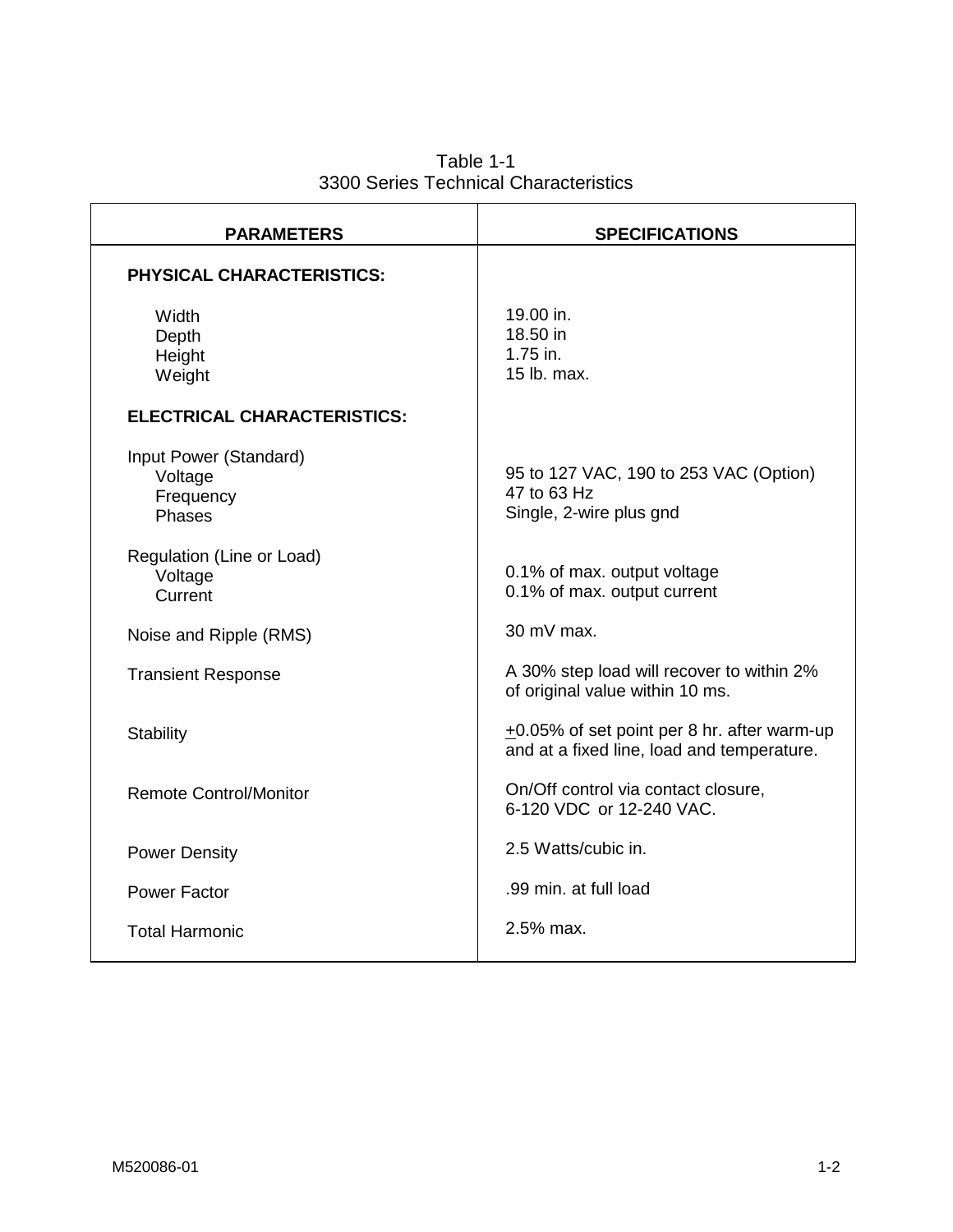| $50100 + 50111001 + 51101000$                                        |                                                                                                                                         |
|----------------------------------------------------------------------|-----------------------------------------------------------------------------------------------------------------------------------------|
| <b>PARAMETERS</b>                                                    | <b>SPECIFICATIONS</b>                                                                                                                   |
| <b>Remote Programming</b>                                            |                                                                                                                                         |
| Resistive:<br>Constant Voltage (0-100%)<br>Constant Current (0-100%) | $0 - 5k$ ohms<br>$0 - 5k$ ohms                                                                                                          |
| Voltage:<br>Constant Voltage (0-100%)<br>Constant Current (0-100%)   | $0 - 5$ VDC<br>$0 - 100$ mV                                                                                                             |
| Current:<br>Constant Voltage (0-100%)<br>Constant Current (0-100%)   | $0 - 1$ mA<br>$0 - 1$ mA                                                                                                                |
| <b>Remote Sensing</b>                                                | Terminals are provided to sense output<br>voltage at point of load. Maximum line drop<br>3% of rated voltage per line.                  |
| <b>ENVIRONMENTAL</b><br><b>CHARACTERISTICS:</b>                      |                                                                                                                                         |
| <b>Temperature Coefficient</b>                                       | $0.02\%$ °C of max. output voltage rating for<br>voltage set point.<br>0.03%/°C of max. output current rating for<br>current set point. |
| <b>Ambient Temperature</b><br>Operating<br>Storage                   | 0 to $50^{\circ}$ C<br>-40 $\degree$ to 75 $\degree$ C                                                                                  |
| Cooling                                                              | Internal blowers                                                                                                                        |

Table 1-1 3300 Series Technical Characteristics - Continued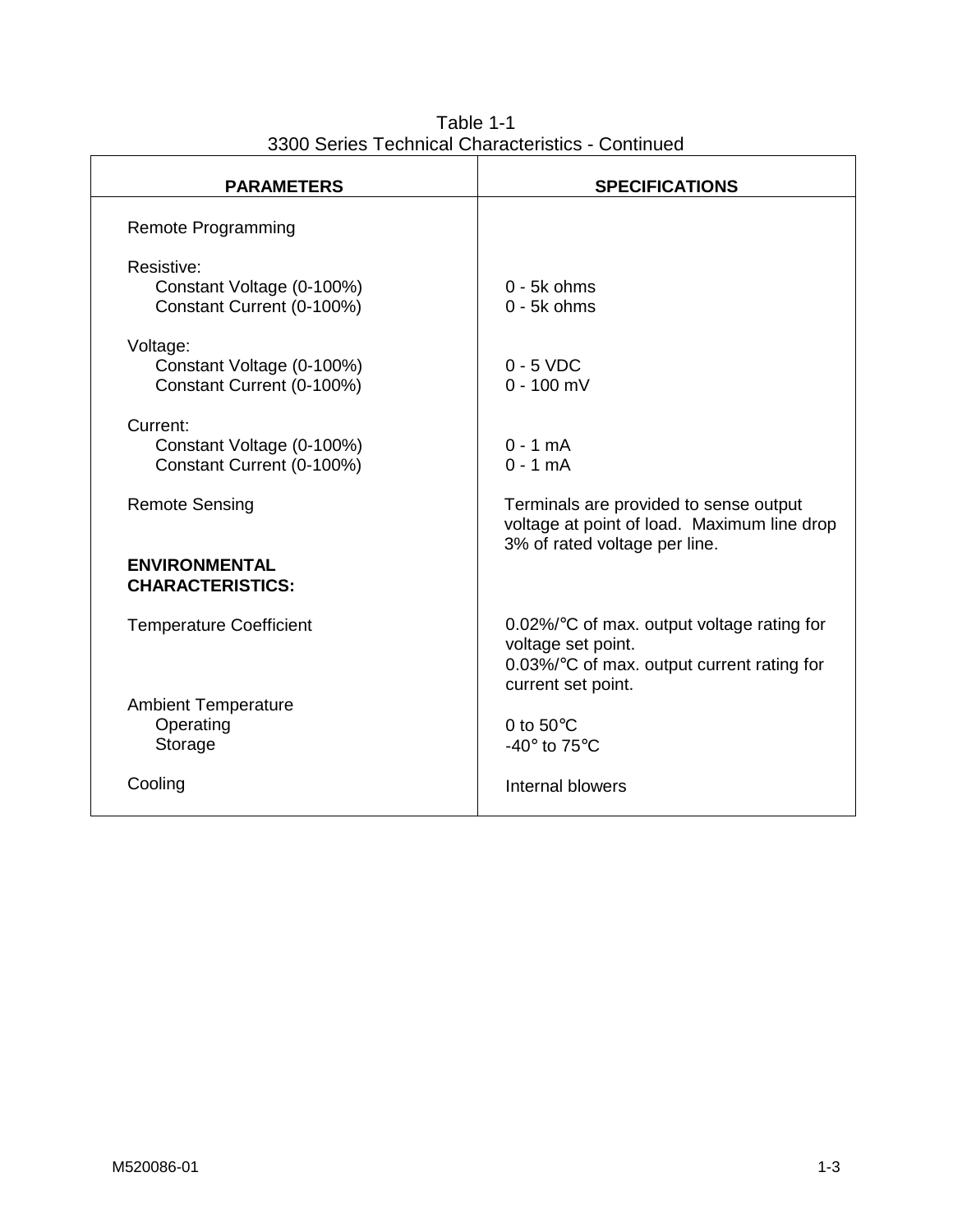<span id="page-10-0"></span>

| <b>MODEL NUMBER</b> | <b>OUTPUT DC</b><br><b>VOLTS</b> | <b>OUTPUT DC</b><br><b>AMPS</b> | <b>OUTPUT</b><br><b>RIPPLE (RMS)</b> |
|---------------------|----------------------------------|---------------------------------|--------------------------------------|
| 7.575               | $0 - 7.5$                        | 75                              | 30 mV                                |
| 7.5125              | $0 - 7.5$                        | 125                             | 30 mV                                |
| 1060                | $0 - 10$                         | 60                              | 30 mV                                |
| 10100               | $0 - 10$                         | 100                             | 30 mV                                |
| 2030                | $0 - 20$                         | 30                              | 30 mV                                |
| 2050                | $0 - 30$                         | 50                              | 30 mV                                |
| 3020                | $0 - 30$                         | 20                              | 30 mV                                |
| 3033                | $0 - 30$                         | 33                              | 30 mV                                |
| 4015                | $0 - 40$                         | 15                              | 30 mV                                |
| 4025                | $0 - 40$                         | 25                              | 30 mV                                |
| 5020                | $0 - 50$                         | 20                              | 30 mV                                |
| 6010                | $0 - 60$                         | 10                              | 30 mV                                |
| 6016                | $0 - 60$                         | 16                              | 30 mV                                |
| 8006                | $0 - 80$                         | $6\phantom{1}6$                 | 50 mV                                |
| 8012                | $0 - 80$                         | 12                              | 50 mV                                |
| 10010               | $0 - 100$                        | 10                              | 50 mV                                |
| 1208                | $0 - 120$                        | 8                               | 50 mV                                |
| 1507                | $0 - 150$                        | $\overline{7}$                  | 50 mV                                |

Table 1-2 3300 Series Technical Characteristics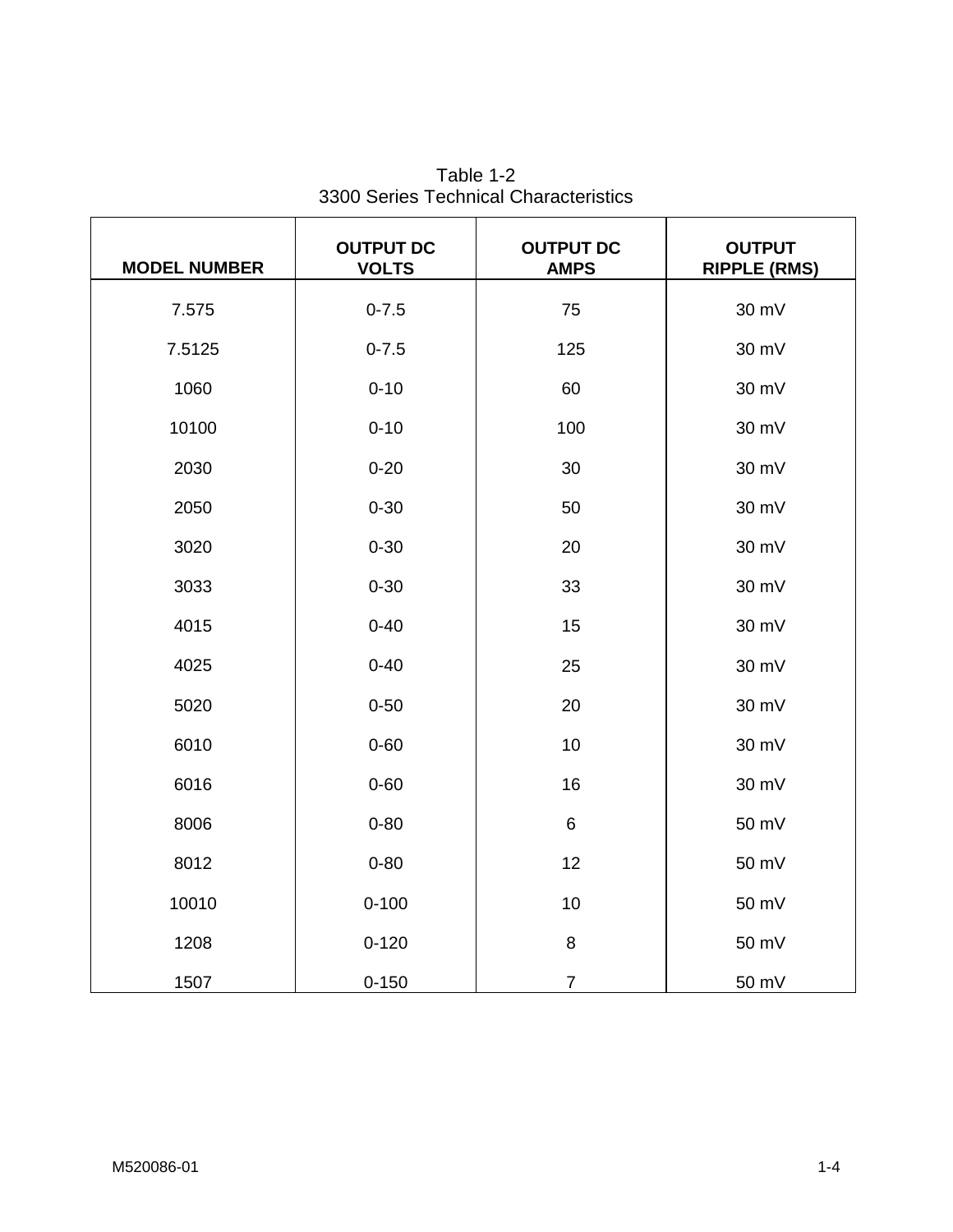# **Chapter 2 INSTALLATION**

## <span id="page-11-0"></span>2.1 INSPECTION

Inspect the shipping carton for possible damage before unpacking the unit. Carefully unpack the equipment. Save all packing materials until inspection is complete. Verify that all items listed on the packing slips have been received. Visually inspect all exterior surfaces for broken knobs, connectors or meters. Inspect for dented or damaged exterior surfaces. External damage may be an indication of internal damage. If any damage is evident, immediately contact the carrier that delivered the unit and submit a damage report. Failure to do so could invalidate future claims.

## 2.2 INPUT/OUTPUT CONNECTORS

Table 2-1 lists all external connections for the 3300 Series models.

For permanently connected equipment, a readily accessible disconnect device shall be incorporated in the fixed wiring. For pluggable equipment, the socket outlet shall be installed near the equipment and shall be easily accessible.

## 2.3 LOCATION AND MOUNTING

The 3300 Series models are intended for mounting in a standard 19.0-inch equipment rack. Four captive screws, two on each side of the front panel, are used to secure the unit in place. Optional slide mounting is available.

# **NOTICE**

The unit should be provided with proper ventilation. The top, rear and both sides of the unit should be free of obstructions.

Follow the instructions in paragraph 3.1.1 for setup and operation of the equipment.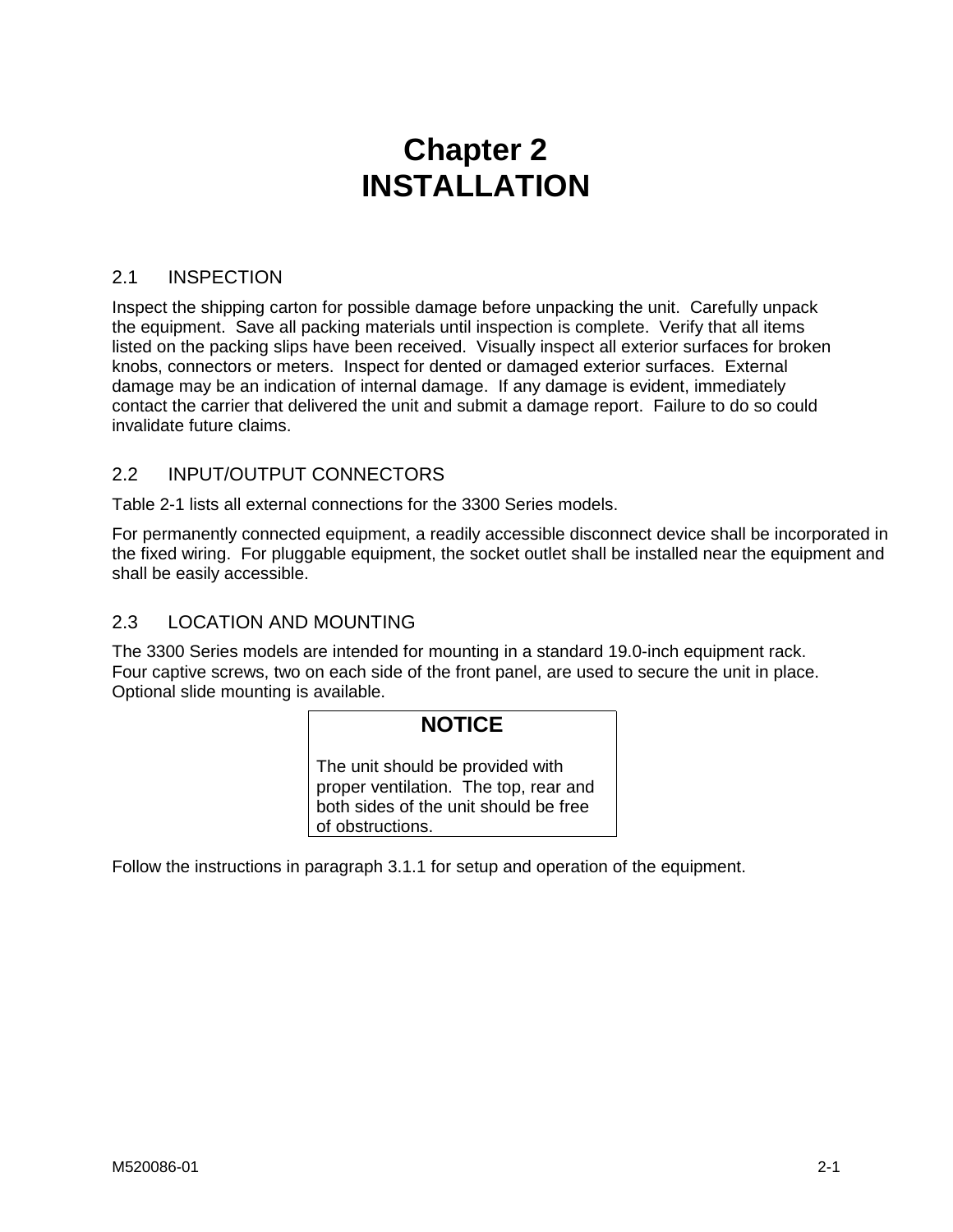# Table 2-1 Output Connection Descriptions

<span id="page-12-0"></span>

| <b>CONNECTION DESCRIPTION</b>   |
|---------------------------------|
| Bus Bar with hole for 1/4" bolt |
| Terminal Block with 6-32 screws |
|                                 |

# Table 2-2 Input Connection Descriptions

| <b>SUPPLY TYPE</b> | <b>CONNECTION DESCRIPTION</b>   |
|--------------------|---------------------------------|
| 3300, 33001        | Terminal Block with 6-32 screws |

| <b>CONNECTOR</b>                                         | <b>FUNCTION</b>                                      | <b>CONNECTS TO</b>                           |
|----------------------------------------------------------|------------------------------------------------------|----------------------------------------------|
| TB2 - AC<br>TB <sub>2</sub> - AC<br><b>CHASSIS - GND</b> | Prime Power Input (Std)*<br>Prime Power Input (Std)* | 95 to 127 VAC<br>47 to 63 Hz<br>Power Source |
| Pos. Bus Bar<br>Neg. Bus Bar<br><b>GND Stud</b>          | <b>Output Power</b><br><b>Output Power</b>           | User load(s)<br>User Load(s)                 |
| TB1                                                      | Control Interface                                    | See Table 3-2 for a<br>description           |

Table 2-3 3300 Series Input/Output Connectors

\*190 to 253 VAC is available as a factory option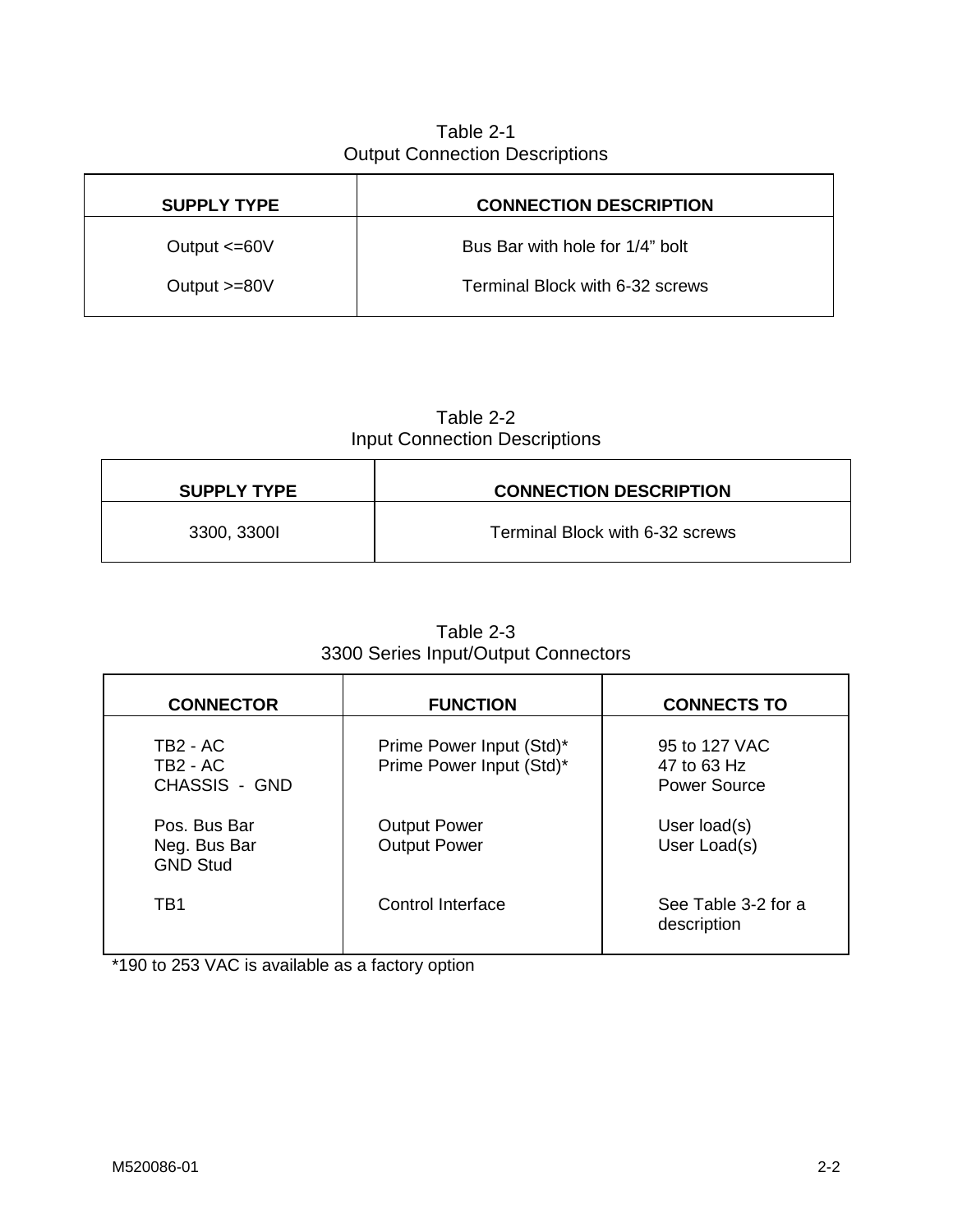# 2.4 WIRE SIZING

Care must be taken to properly size all conductors for the input and output of the power supply. Table 2-5 below gives *minimum* recommended wire size for the input. This table is derived from the National Electrical Code and is for reference only. Local laws and conditions may have different requirements. The table is for copper wire only.

| SIZE                     | TEMPERATURE RATING OF COPPER CONDUCTOR |                                                          |              |                                                            |
|--------------------------|----------------------------------------|----------------------------------------------------------|--------------|------------------------------------------------------------|
|                          | 60 °C                                  | 75 °C                                                    | 85 °C        | 90 °C                                                      |
|                          | <b>TYPES</b>                           | <b>TYPES</b>                                             | <b>TYPES</b> | <b>TYPES</b>                                               |
| <b>AWG</b><br><b>MCM</b> | RUW, T, TW,<br>UF                      | FEPW, RH,<br>RHW, RUH,<br>THW, THWN,<br>XHHW, USE,<br>ZW | V, MI        | TA, TBS, SA,<br>AVB, SIS, FEP,<br>FEPB, RHH,<br>THHN, XHHW |
|                          | <b>CURRENT RATING</b>                  |                                                          |              |                                                            |
| 14                       | 20                                     | 20                                                       | 25           | 25                                                         |
| 12                       | 25                                     | 25                                                       | 30           | 30                                                         |
| 10                       | 30                                     | 35                                                       | 40           | 40                                                         |
| 8                        | 40                                     | 50                                                       | 55           | 55                                                         |
| 6                        | 55                                     | 65                                                       | 70           | 75                                                         |
| 4                        | 70                                     | 85                                                       | 95           | 95                                                         |
| 3                        | 85                                     | 100                                                      | 110          | 110                                                        |
| $\overline{2}$           | 95                                     | 115                                                      | 125          | 130                                                        |
|                          | <u>110</u>                             | 130                                                      | 145          | 150                                                        |
| $\Omega$                 | 125                                    | 150                                                      | 165          | 170                                                        |

## Table 2-4 Minimum Wire SizeTable

# 2.5 OUTLINE DRAWINGS

The following page (figure 2-1) shows the outlines and overall dimensions for 3300 product line.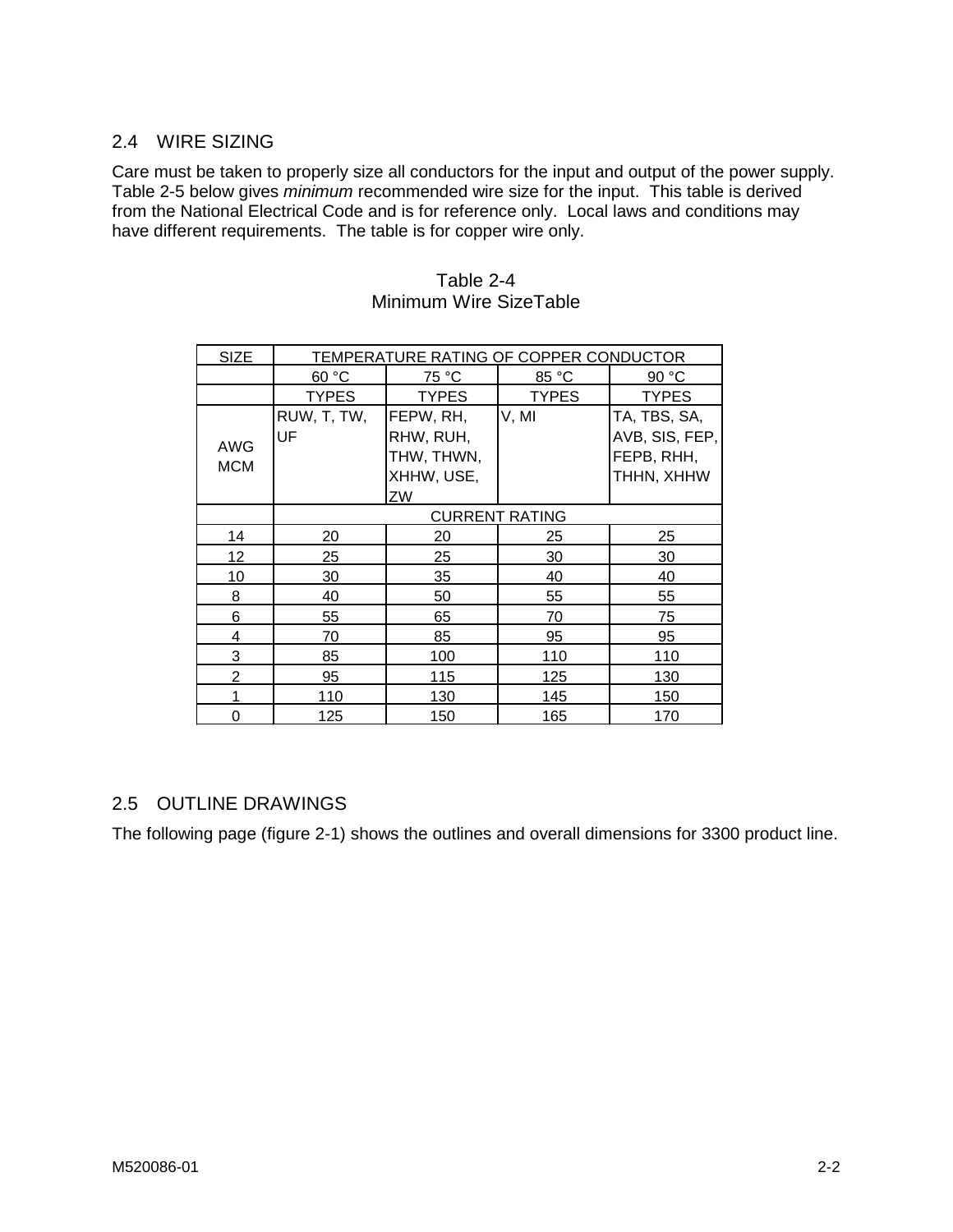

Figure 2-1 Outline Drawing, 3300 Series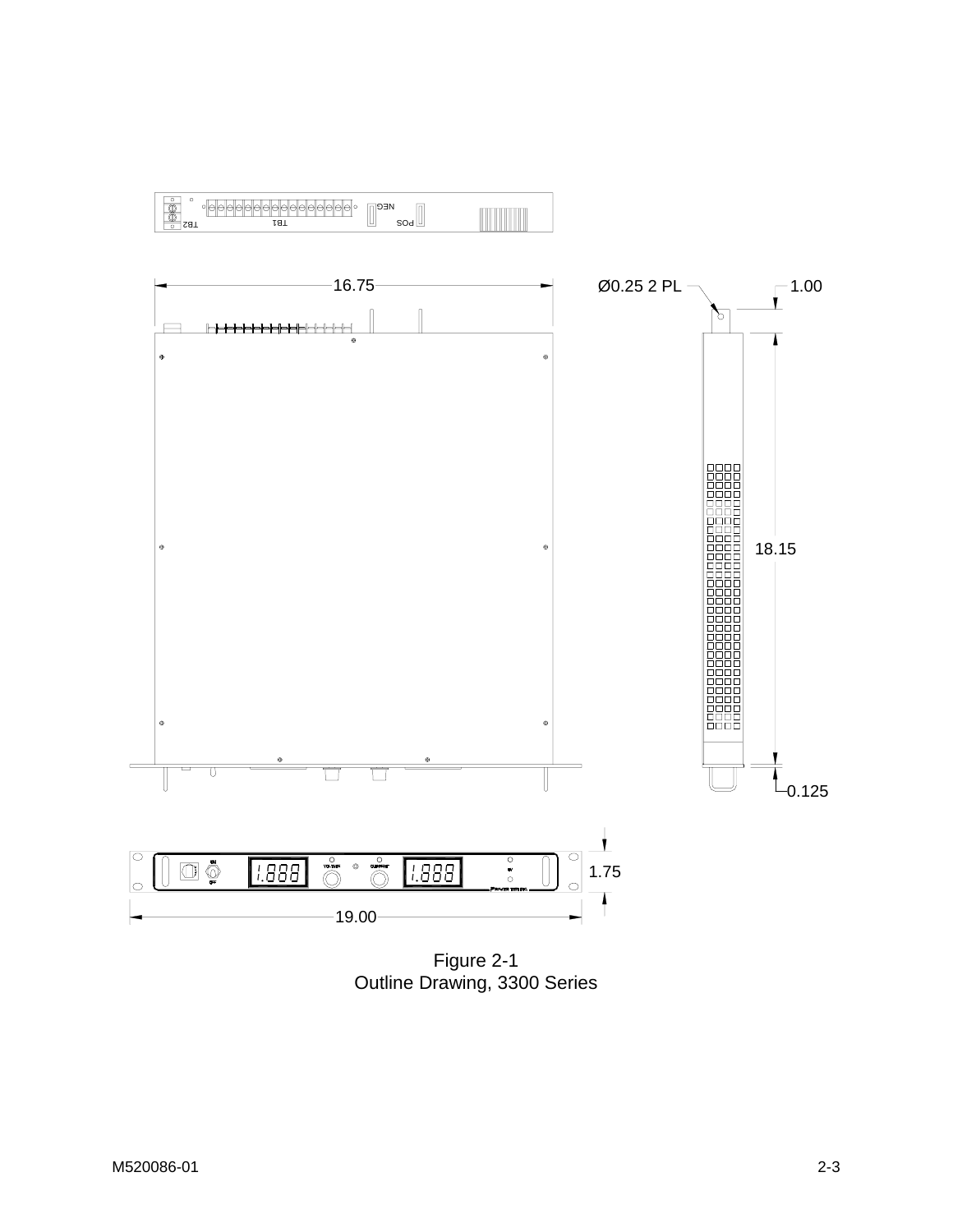# **Chapter 3 OPERATING INSTRUCTIONS**

## <span id="page-15-0"></span>3.1 CONTROLS AND INDICATORS

Front panel controls and indicators for the 3300 Series are identified in Figure 3-1 with index numbers keyed to Table 3-1. Table 3-1 provides a description of all operator controls and indicators.

### 3.1.1 Local Operation

Units are shipped from the factory configured for local voltage/current control and local voltage sensing. This configuration is used for applications where the IR drop of the load wires is insufficient to degrade performance at the load. Prior to turning the unit on, rotate the voltage and current potentiometers fully counterclockwise (minimum output). Then switch the power to the ON position and adjust the voltage and current to the desired output.



Figure 3-1 3300 Series Controls and Indicators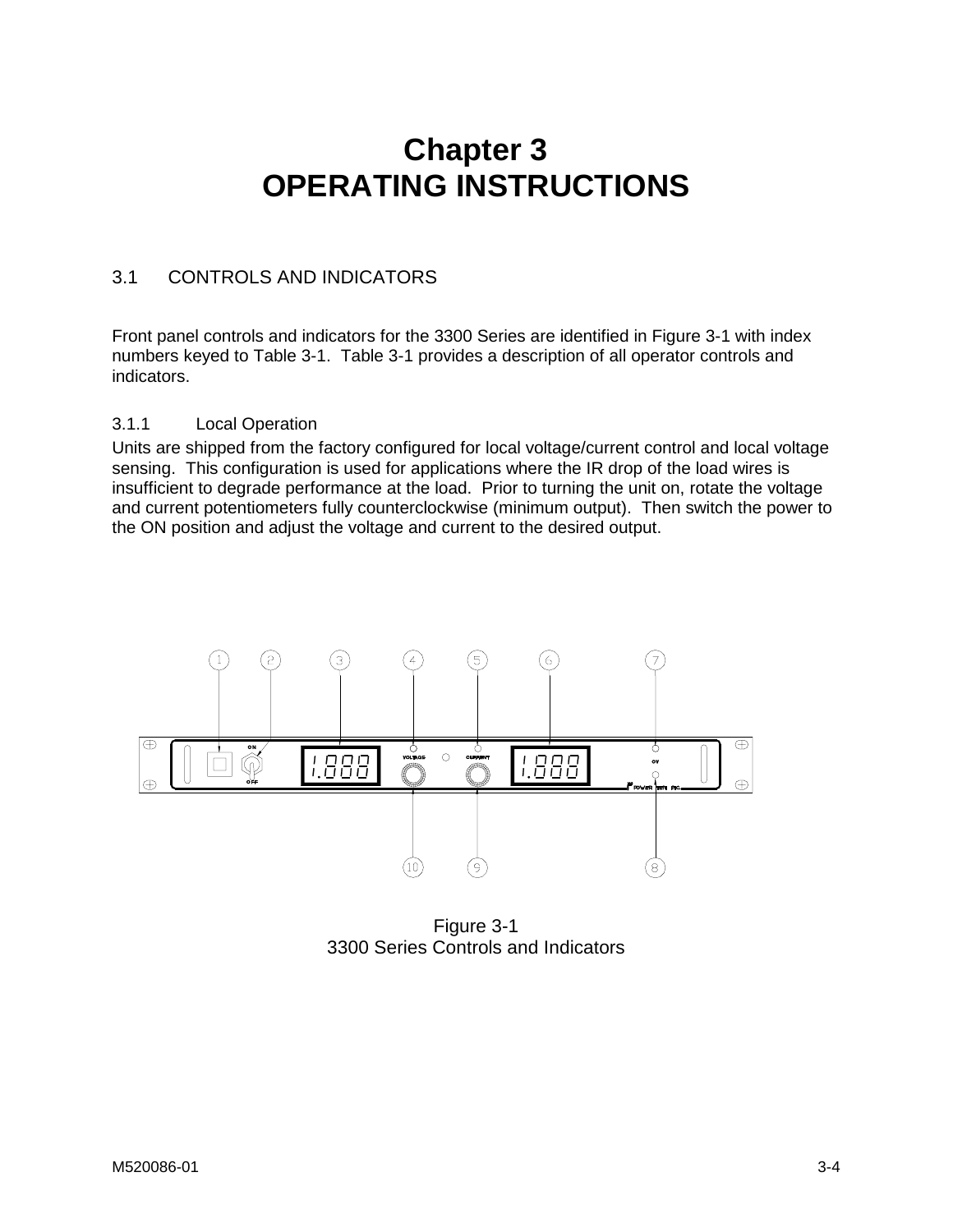<span id="page-16-0"></span>

| <b>FIGURE &amp;</b><br><b>INDEX NO.</b> | <b>CONTROL/INDICATOR</b>            | <b>FUNCTION</b>                                                                                  |  |
|-----------------------------------------|-------------------------------------|--------------------------------------------------------------------------------------------------|--|
| $3 - 1$                                 |                                     |                                                                                                  |  |
| 1                                       | <b>Circuit Breaker</b>              | Provides fault protection                                                                        |  |
| 2                                       | <b>Power Switch</b>                 | Applies AC power to the power<br>supply.                                                         |  |
| 3                                       | <b>VOLTAGE Meter</b>                | Measures voltage output.                                                                         |  |
| 4                                       | Voltage Mode Indicator              | Indicates the power supply is operating<br>in the voltage mode.                                  |  |
| 5                                       | <b>Current Mode Indicator</b>       | Indicates the power supply is operating<br>in the current mode                                   |  |
| 6                                       | <b>CURRENT Meter</b>                | Measures current output.                                                                         |  |
| $\overline{7}$                          | Overvoltage (OV) Indicator          | Indicates output voltage has exceeded<br>preset level, and power supply output<br>is turned off. |  |
| 8                                       | <b>Fault Indicator</b>              | Adjusts overvoltage trip level.                                                                  |  |
| 9                                       | <b>Local Output Current Control</b> | Adjusts current output to a desired<br>level.                                                    |  |
| 10                                      | Local Output Voltage Control        | Adjusts voltage output to a desired<br>level.                                                    |  |
|                                         |                                     |                                                                                                  |  |

Table 3-1 3300 Series Controls and Indicators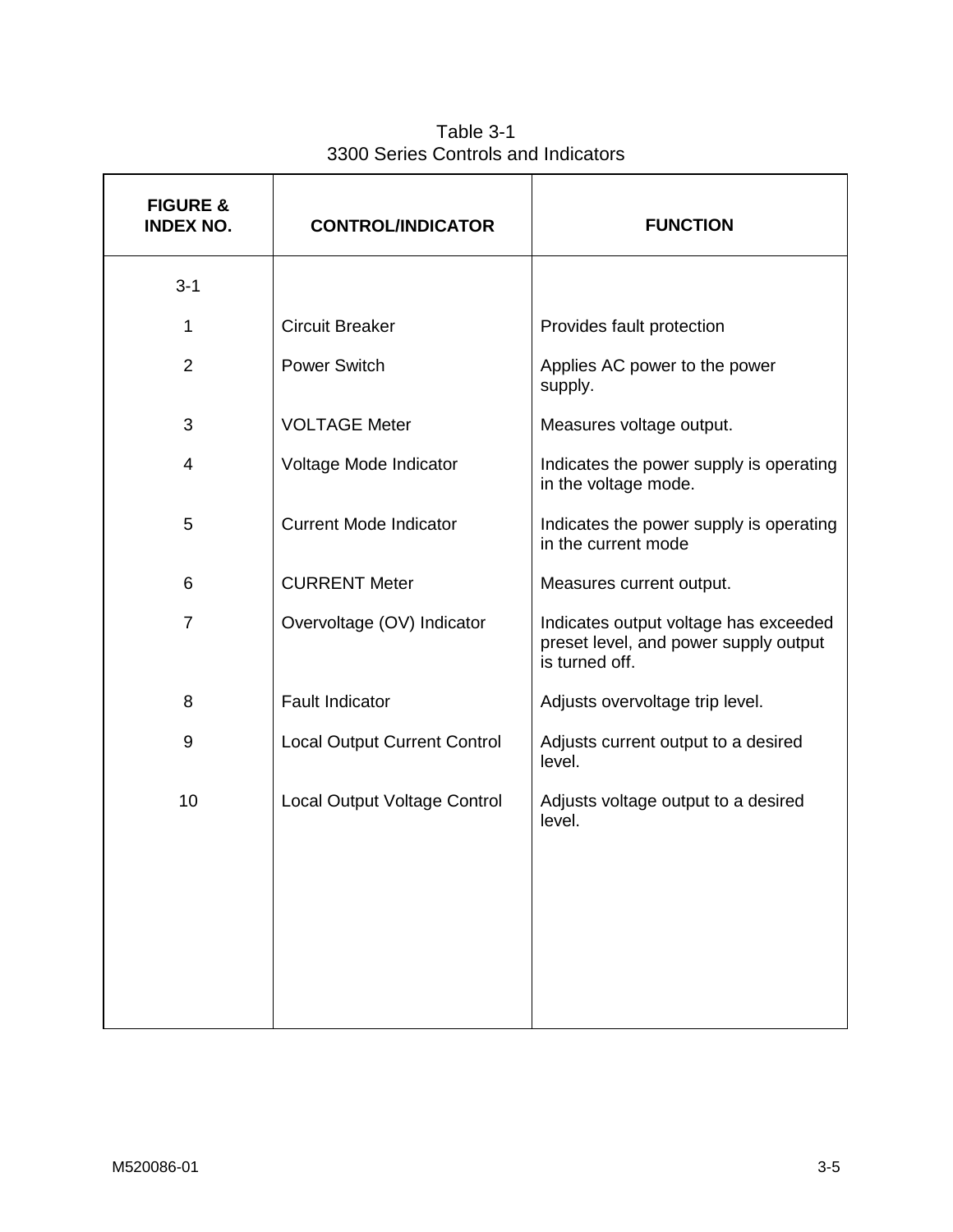| Table 3-2                                      |
|------------------------------------------------|
| Barrier Strip (TB1) Designations and Functions |

<span id="page-17-0"></span>

| TB1<br><b>DESIGNATOR</b> | <b>SCHEMATIC</b><br><b>SYMBOL</b> | <b>FUNCTIONAL</b><br><b>DESCRIPTION</b>                                                                                                                    |  |
|--------------------------|-----------------------------------|------------------------------------------------------------------------------------------------------------------------------------------------------------|--|
| 1                        | $V +$                             | Positive output voltage for local voltage sensing.                                                                                                         |  |
| $\overline{2}$           | $VS+$                             | Positive voltage sensing terminal.*                                                                                                                        |  |
| 3                        | <b>VPROG</b>                      | 1 milliamp current source for either local or remote<br>voltage programming using resistance.                                                              |  |
| $\overline{\mathcal{A}}$ | <b>VCONT</b>                      | Voltage control input terminal.                                                                                                                            |  |
| 5                        | <b>VSET</b>                       | Front panel voltage control potentiometers for local<br>control.                                                                                           |  |
| 6                        | VS-                               | Negative voltage sensing terminal.*                                                                                                                        |  |
| $\overline{7}$           | V-                                | Negative output voltage for local voltage sensing.                                                                                                         |  |
| 8                        | <b>IPROG</b>                      | 1 milliamp current source for either local or remote current<br>programming using resistance.                                                              |  |
| 9                        | <b>ICONT</b>                      | Current control input terminal.                                                                                                                            |  |
| 10                       | <b>ISET</b>                       | Front panel current control potentiometers for local<br>control.                                                                                           |  |
| 11                       | <b>IMON</b>                       | Negative current monitor terminal. Return for remote<br>current programming resistor.                                                                      |  |
| 12                       | IMON+                             | $0-5$ VDC = 0-100% rated current. Use positive current<br>monitor terminal or 0-1 milliamp auto-tracking control<br>output terminal. Referenced to TB1-13. |  |
| 13                       | ON/OFF<br><b>CONTACT RTN</b>      | Control Circuit Common. Used with TB1-12 for current<br>monitor and/or TB1-14 for remote on/off control return.                                            |  |
| 14                       | ON/OFF<br><b>CNTCT CTRL</b>       | Remote on/off control using contacts of switch or relay.                                                                                                   |  |

\*Except in models in excess of 60 VDC output.

7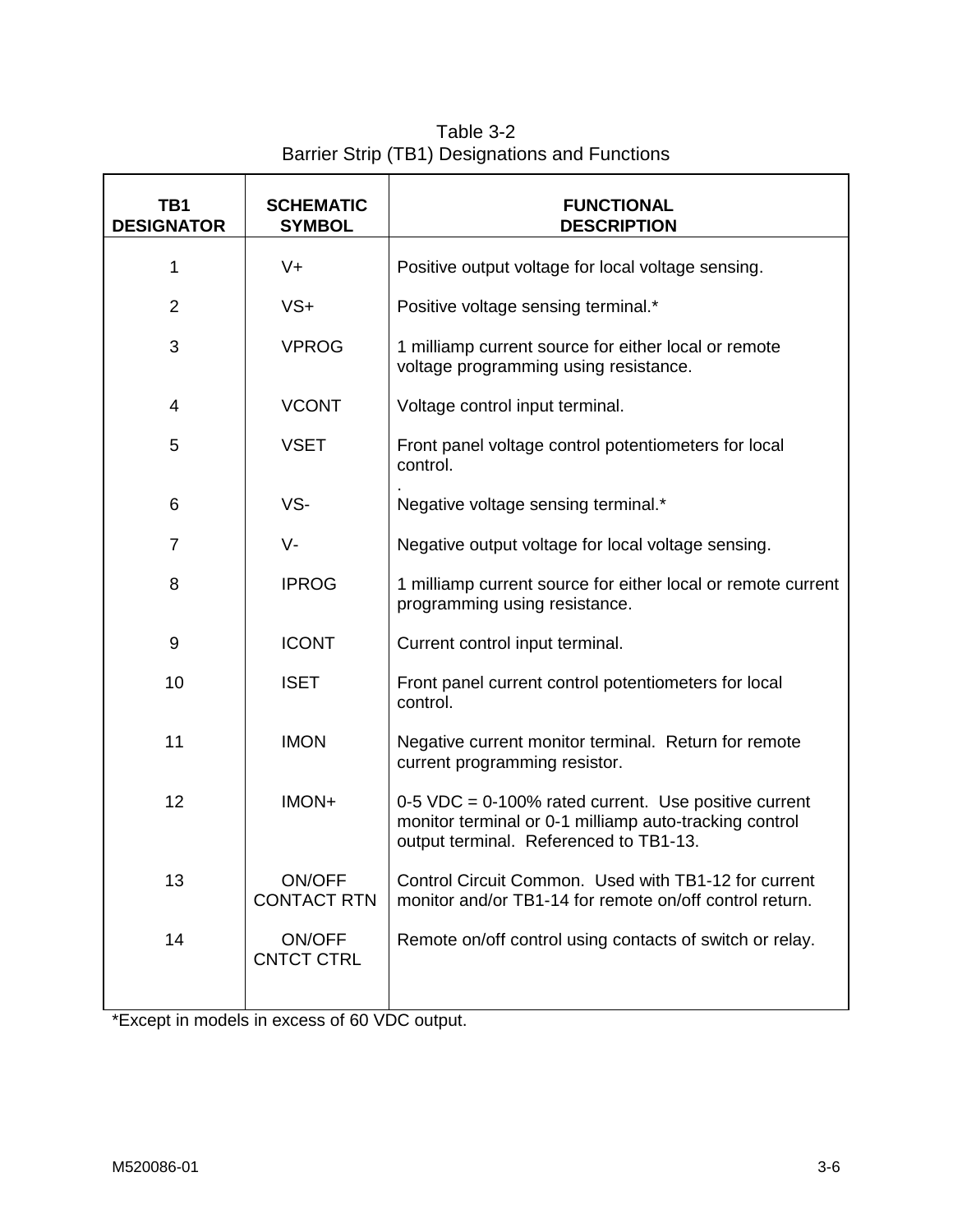Table 3-2 Barrier Strip (TB1) Designations and functions - Continued

<span id="page-18-0"></span>

| TB1<br><b>DESIGNATOR</b> | <b>SCHEMATIC</b><br><b>SYMBOL</b> | <b>FUNCTIONAL</b><br><b>DESCRIPTION</b>                                                                                           |
|--------------------------|-----------------------------------|-----------------------------------------------------------------------------------------------------------------------------------|
| 15                       | ON/OFF<br><b>AC/DC RTN</b>        | Return for AC/DC voltage source used for remote on/off<br>control.                                                                |
| 16                       | ON/OFF<br>AC/DC                   | Externally supplied AC/DC voltage source for on/off<br>output voltage control. This is a positive (+) terminal for<br>DC voltage. |

## 3.1.2 Remote Current Programming

The remote current programming is used for applications that require the output current be programmed (controlled) from a remote source. An external resistance or external voltage source may be used as a programming device. When using remote current programming, a shielded, twisted-pair, hookup wire is recommended to prevent noise interference with programming signals.

- a. External Current Programming Using Resistance. The resistance coefficient for remote current programming is 100 ohms = 100% rated output. The programming current from the current control programming terminal A3 is factory set for 1 milliamp. If multiple switches or relays are used to program different levels, make-before-break contacts are recommended. See Figure 3- 3 for connection requirements.
- b. External Current Programming Using a Voltage Source. The voltage coefficient for remote current programming is 1 millivolt per percent of rated output current or 100 millivolts = 100% of rated output. On models with 10 V programming, the programming coefficient is 0.1 volt per percent of rated output or 10 volts = 100%. See Figure 3-4 for connection requirements.

## 3.1.3 Remote Voltage Programming

The remote voltage programming configuration is used for applications that require the output voltage be programmed (controlled) from a remote source. An external resistance or external floating voltage source may be used as a programming device. When using remote voltage programming, a shielded, twisted-pair, hookup wire is recommended to prevent noise interference with programming signals.

- a. External Voltage Programming Using Resistance. The resistance coefficient for remote voltage programming is 5k ohms = 100% of rated output voltage. The programming current from terminal 3 is factory set to 1 mA. If multiple switches or relays are used to program different levels, make-before-break contacts are recommended. See Figure 3-5 for connection requirements.
- b. External Voltage Programming The voltage coefficient for external voltage programming is 5 volts = 100% of rated output voltage. On models with 10 V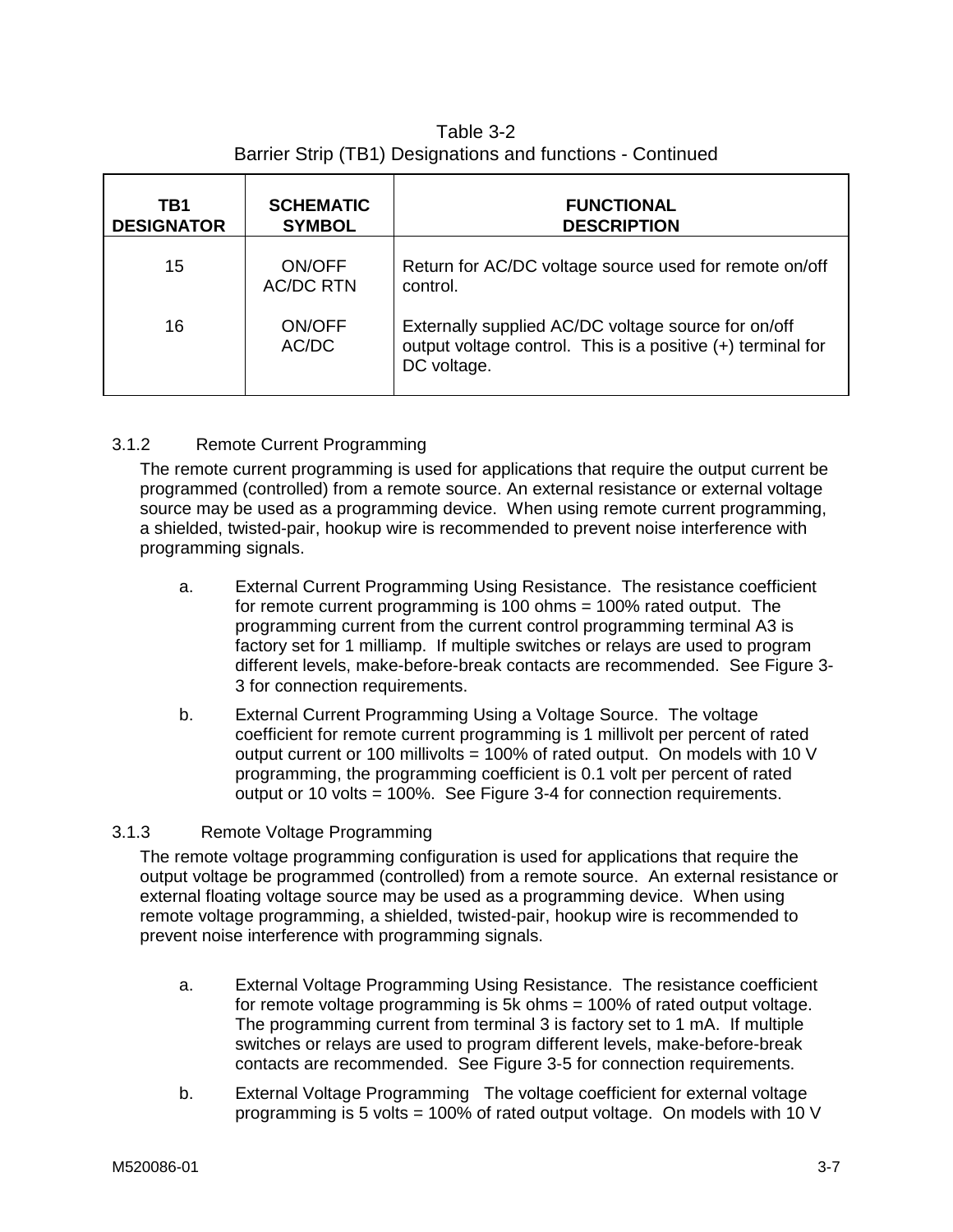programming, the programming coefficient is 0.1 volt per percent of rated output or 10 volts = 100%. See Figure 3-6 for connection requirements.

<span id="page-19-0"></span>3.1.4 Remote Sensing

In applications where the load is located some distance from the power supply, or the voltage drop of the power output leads significantly interferes with load regulation, remote voltage sensing may be used. When remote sensing is used, voltage is regulated at the load versus the power supply output terminals. To connect the power supply for remote voltage sensing (see Figure 3-7 for connection requirements), perform the following procedure.

# **CAUTION**

If the power supply is operated with load power lines disconnected and sensing line connected, internal power supply damage may occur. (Output current then flows through sensing terminals.)

- a. Remove jumper between the positive sense terminal (TB1-2) and the positive output monitor terminal (TB1-1).
- b. Remove jumper between the negative sense terminal (TB1-6) and the negative output monitor terminal (TB1-7).
- c. Connect sensing leads from the load positive to TB1-2 and the load negative to TB1-6. A shielded, twisted pair is recommended to avoid potential noise interference.

## 3.1.5 Remote Output On/Off Control

Remote on/off control may be accomplished by contact closure or by an isolated external AC/DC voltage source.

- a. Remote on/off by contact closure. Output is on when contacts are closed. See Figure 3-8 for connection requirements.
- b. Remote on/off control may be accomplished by an external 12 to 240 VAC or 6 to 120 VDC source. Application of AC/DC voltage will turn on the power supply. See Figure 3-9 for connection requirements.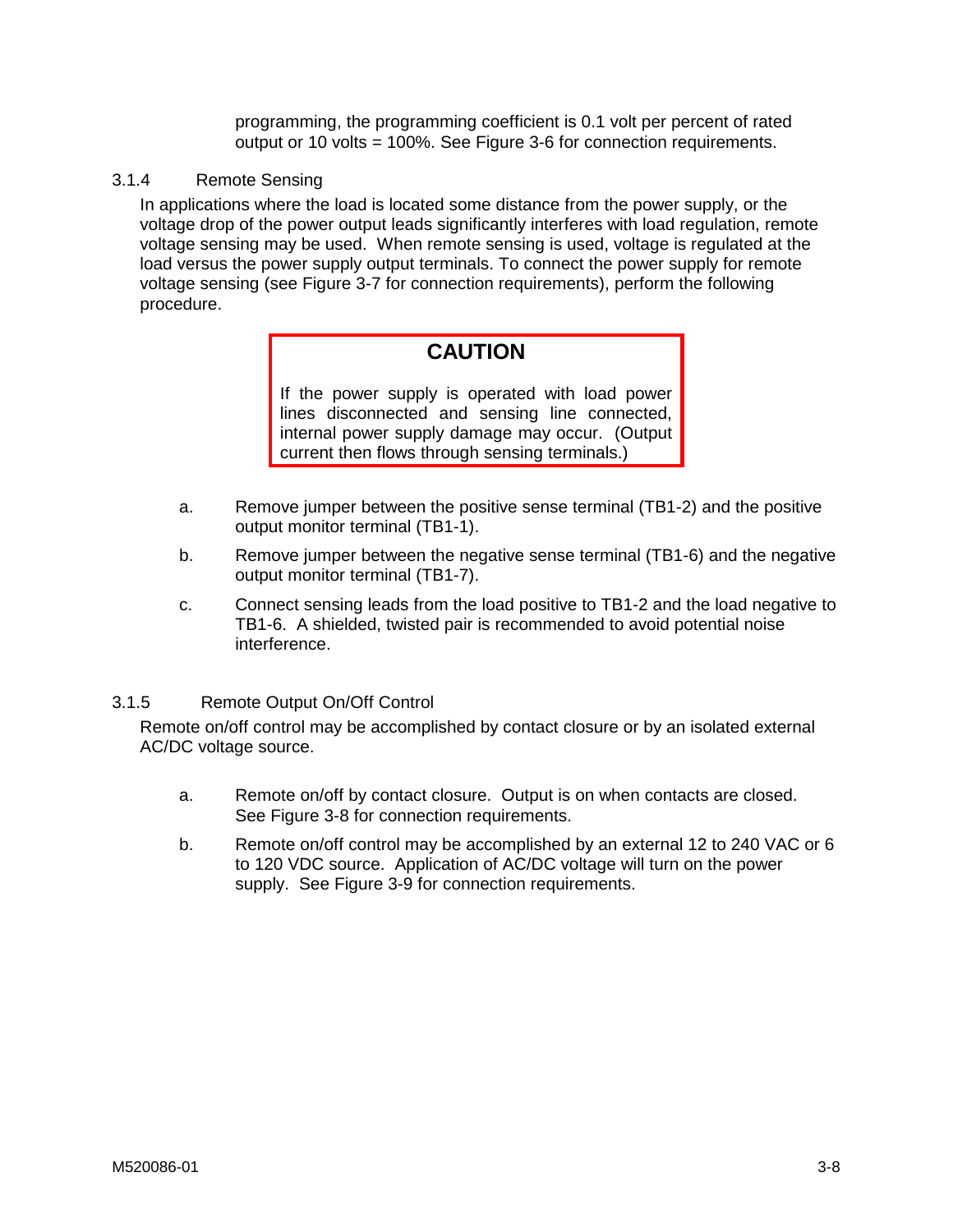# **NOTE**

<span id="page-20-0"></span>The following modes of operation are used for applications requiring more current or voltage than is available from a single power supply. To meet the requirements for greater output voltage or current, two or more supplies may be connected in series or parallel.

## 3.1.6 Auto-Parallel Operation

In the auto-parallel mode of operation, a master/slave configuration is established.

# **CAUTION**

When using two or more supplies in parallel, damage may occur to slave(s) crowbar circuits if slave overvoltage level is set lower than the level set on the master. To prevent damage, set all slave units overvoltage-set potentiometers fully clockwise; and set the master unit to the desired trip level. If overvoltage protection is not desired, set to trip at maximum rated voltage (less than fully clockwise).

To set up the auto-parallel mode of operation, connect all outputs in parallel to the load. Connect jumper from master TB1-12 to slave TB1-9 and TB1-10. Remove jumper between slave TB1-8 and TB1-9. Rotate slave voltage control potentiometers to maximum, and adjust current control potentiometers for balanced output currents during operation. Once adjusted, output currents will track automatically. If tracking is not close, perform the calibration procedures listed in Chapter 4. See Figure 3-10 for connection requirements.

## 3.1.7 Auto-Series Operation

In the auto-series mode of operation, a master/slave configuration is established. With two more supplies connected in series, one is established as master and the remaining supply as the slave. The master supply must always be the most positive unit. When operating in the auto-series mode, voltage control potentiometer settings determine the percentage of total load voltage contribution by the slave unit. Current control potentiometer of the slave unit is active and should be set to maximum clockwise position. See Figure 3-11 for connection requirements.

## 3.1.8 Auto-Tracking Operation

In the auto-tracking mode of operation, a master/slave configuration is established. In this configuration, two or more supplies may be connected with common negative outputs. The slave(s) output voltage is a percentage of the master as controlled by the value of Rx.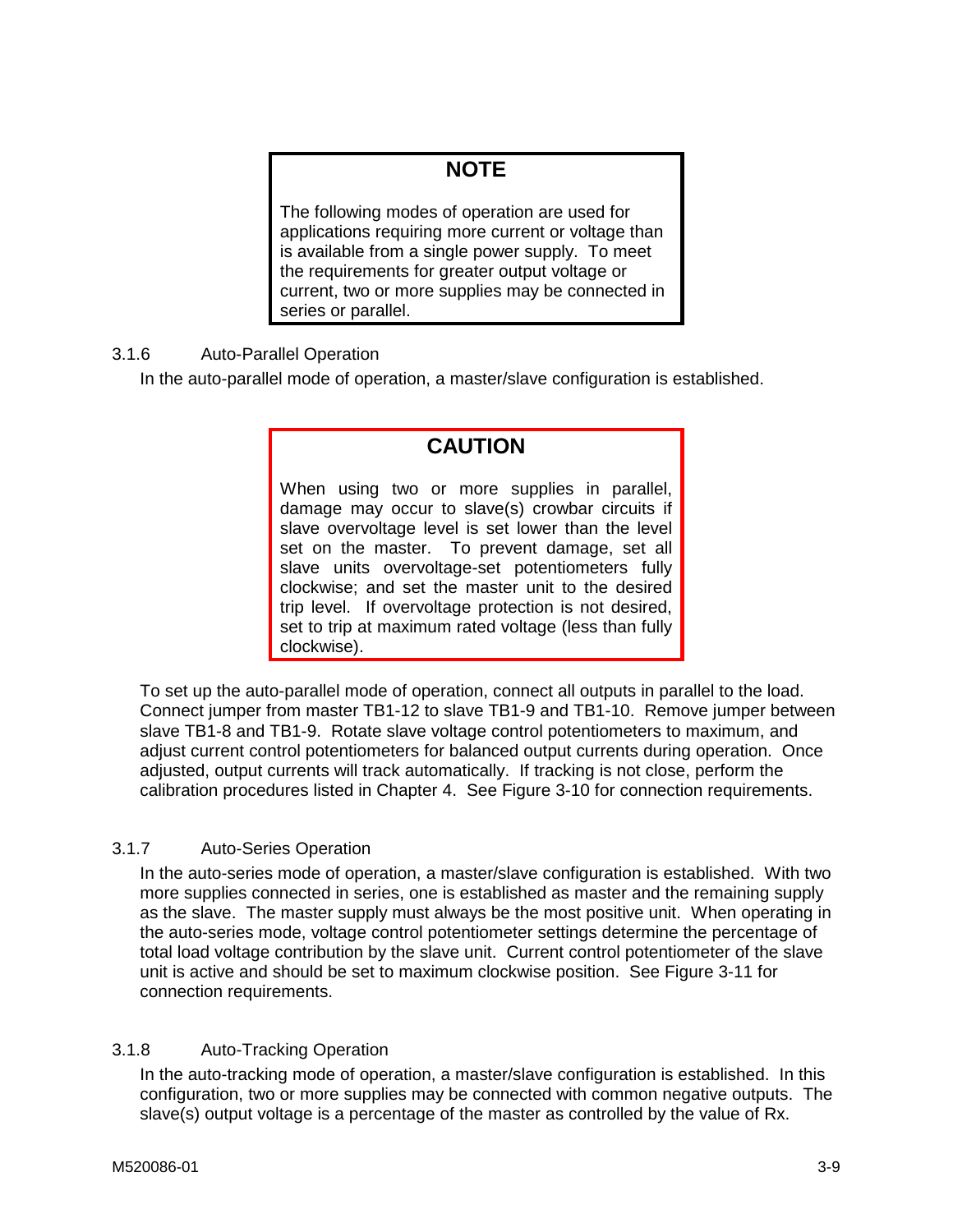<span id="page-21-0"></span>Individual current controls on both master and slave(s) remain active. See Figure 3-12 for connection requirements.

## 3.1.9 Output overvoltage Protection

If the power supply is equipped with an overvoltage crowbar, the front panel will contain overvoltage adjustment. The potentiometer controlling overvoltage may be adjusted through an access hole in the front panel.

# **NOTE**

All overvoltage circuitry has been properly adjusted to their respective unit before leaving the factory.

For trip levels less than the maximum output voltage or to check the overvoltage circuitry, perform the following procedure.

- a. Set the potentiometer fully clockwise.
- b. Adjust the power supply output voltage to the desired trip level.
- c. Slowly adjust the potentiometer counterclockwise until overvoltage is tripped.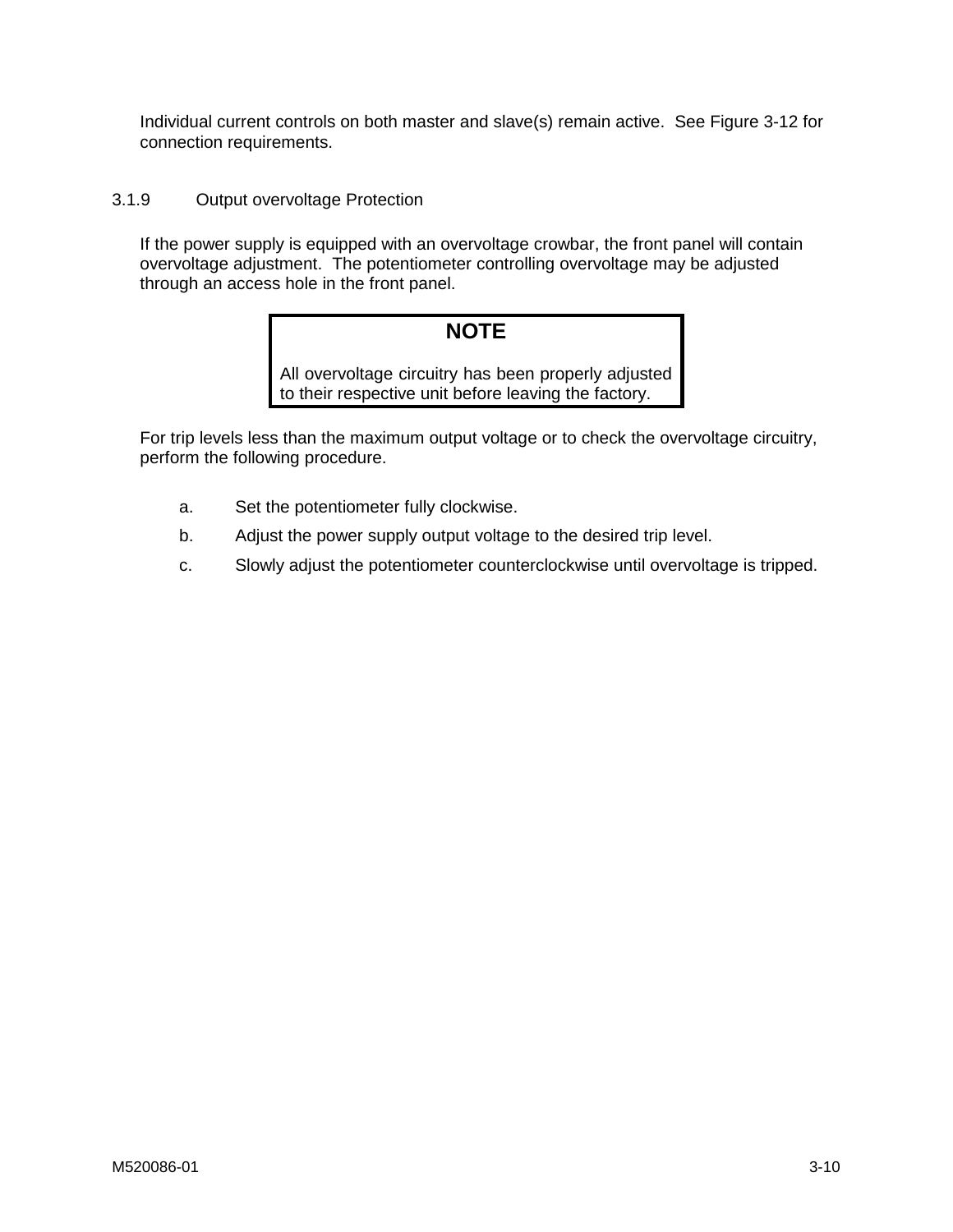<span id="page-22-0"></span>



Figure 3-2 Normal Connection pattern



Figure 3-3 Remote Resistance Programming of Output Current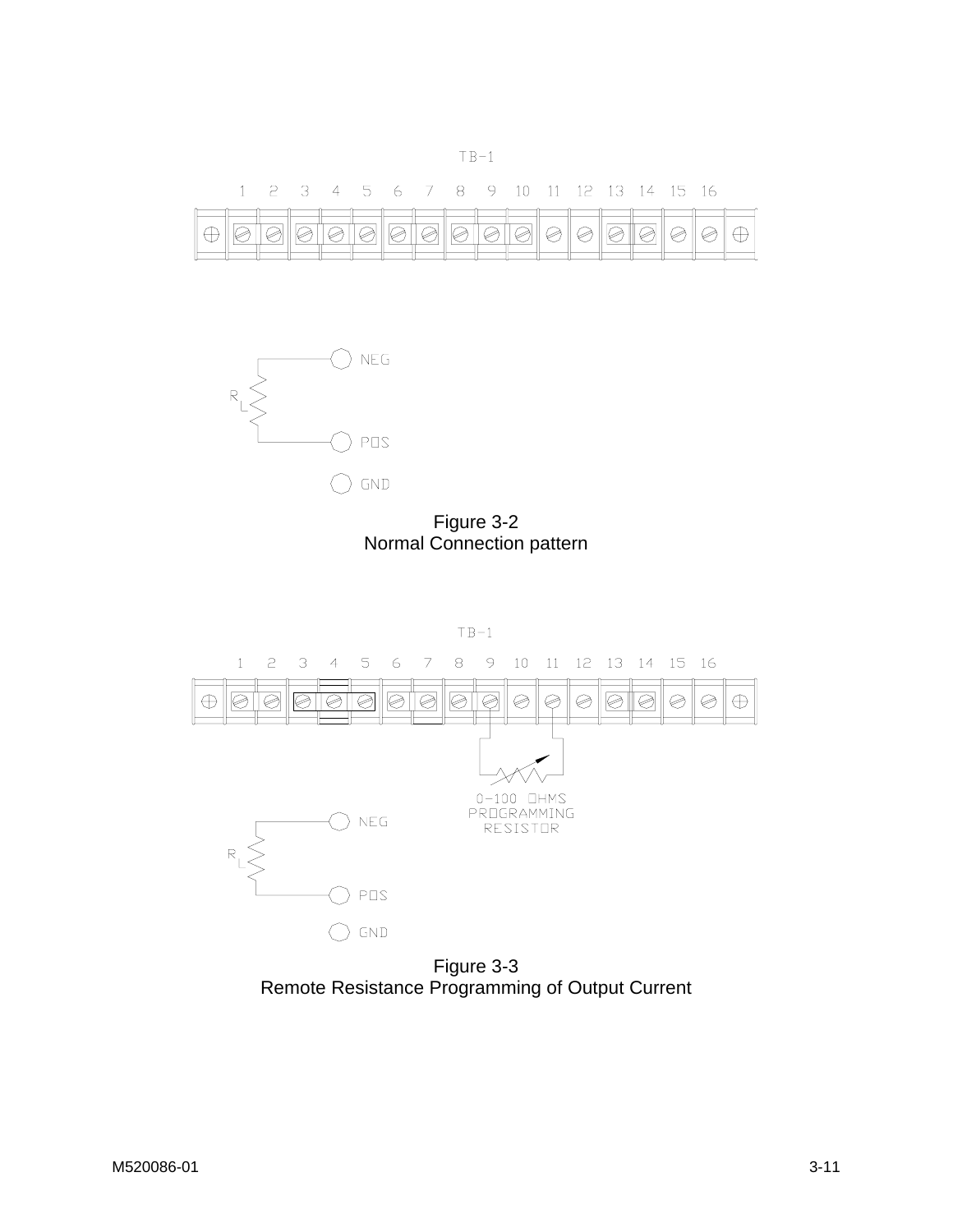<span id="page-23-0"></span>![](_page_23_Figure_0.jpeg)

Figure 3-4 Remote Voltage Programming of Output Current

![](_page_23_Figure_2.jpeg)

Figure 3-5 Remote Resistance Programming of Output Voltage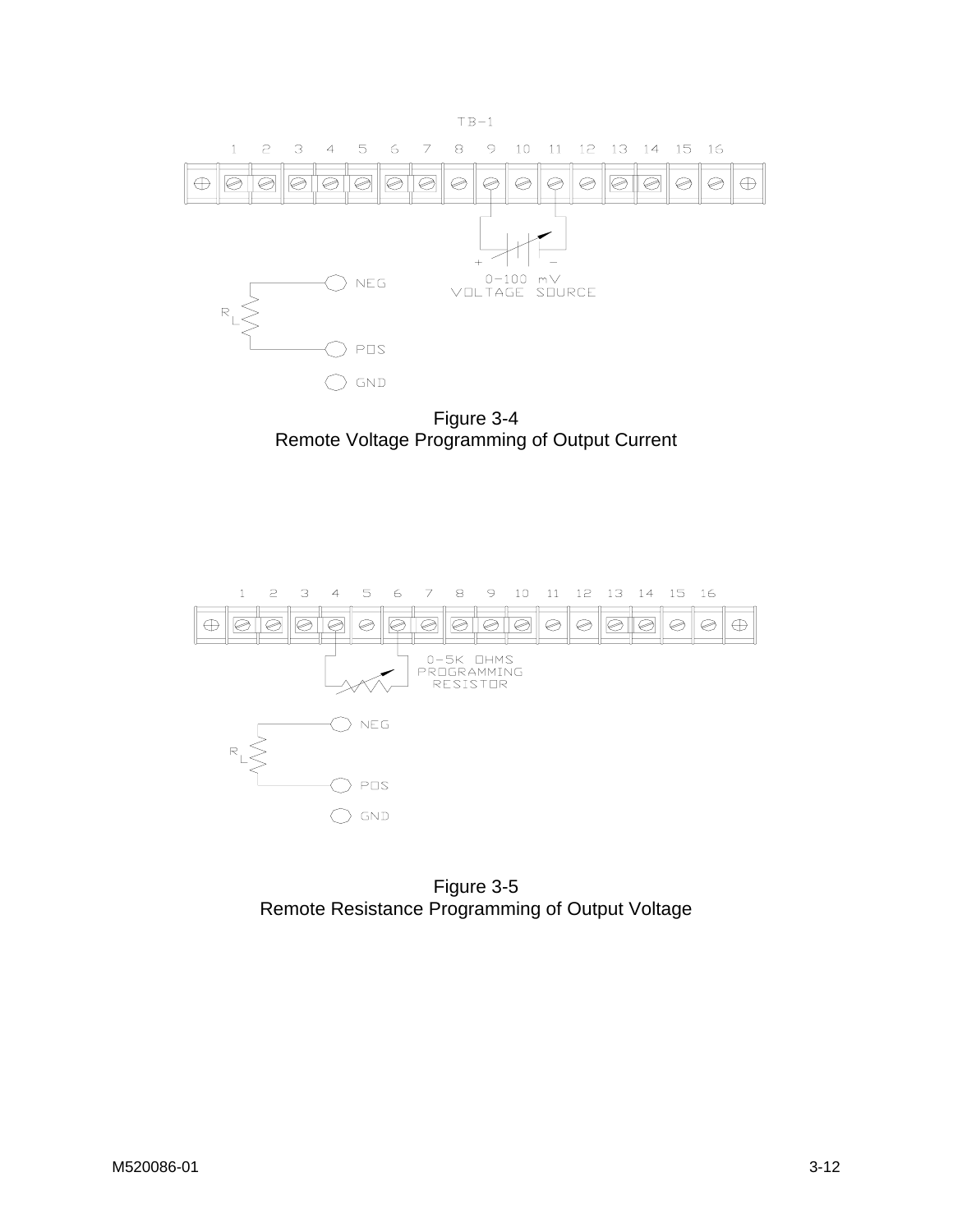<span id="page-24-0"></span>![](_page_24_Figure_0.jpeg)

Figure 3-6 Remote Voltage Programming of Output Voltage

![](_page_24_Figure_2.jpeg)

Figure 3-7 Remote Sensing Operation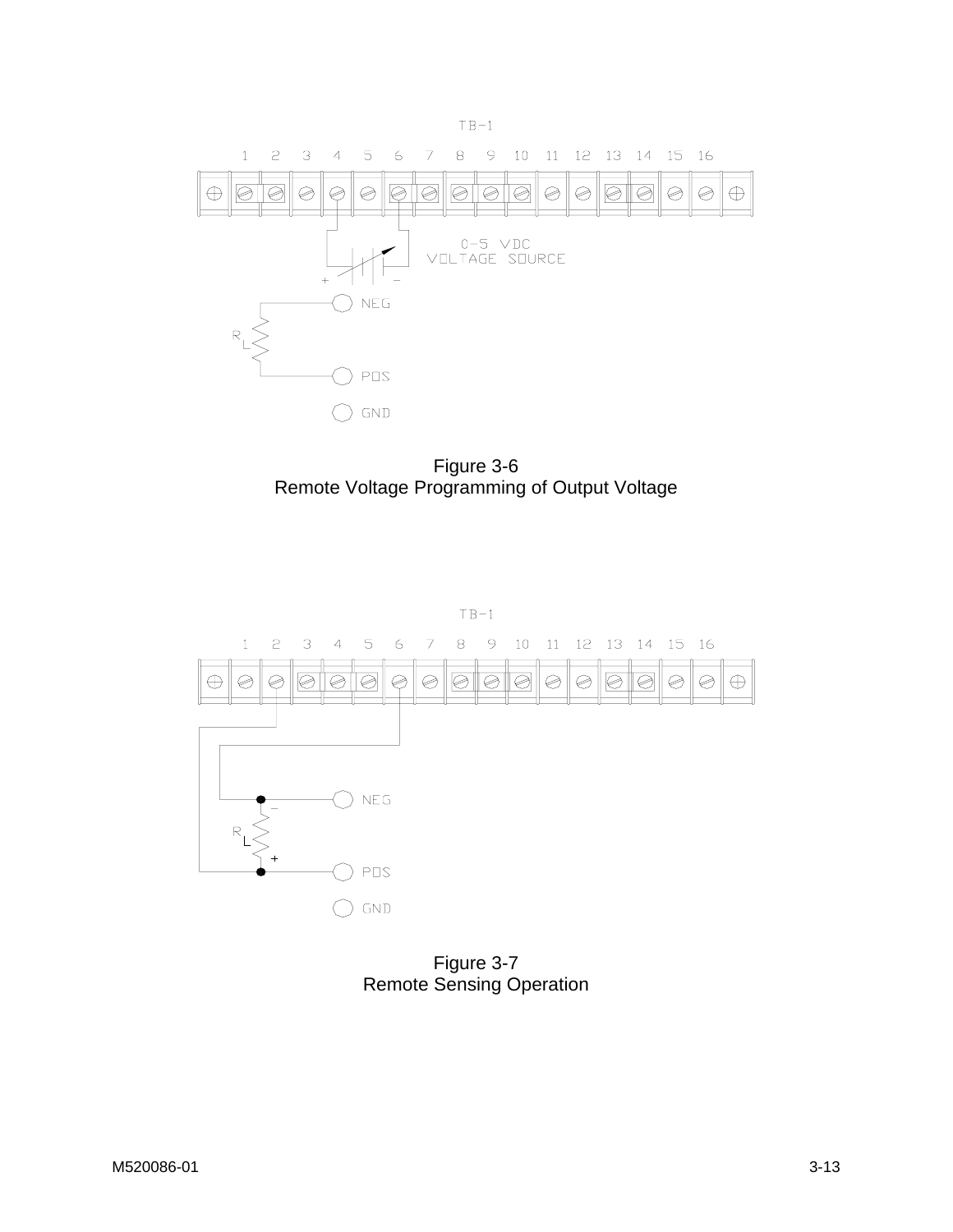<span id="page-25-0"></span>![](_page_25_Figure_0.jpeg)

Figure 3-8 Remote On/Off Control by Contact Closure

![](_page_25_Figure_2.jpeg)

Figure 3-9 Remote On/Off Operation Using AC/DC Voltage Source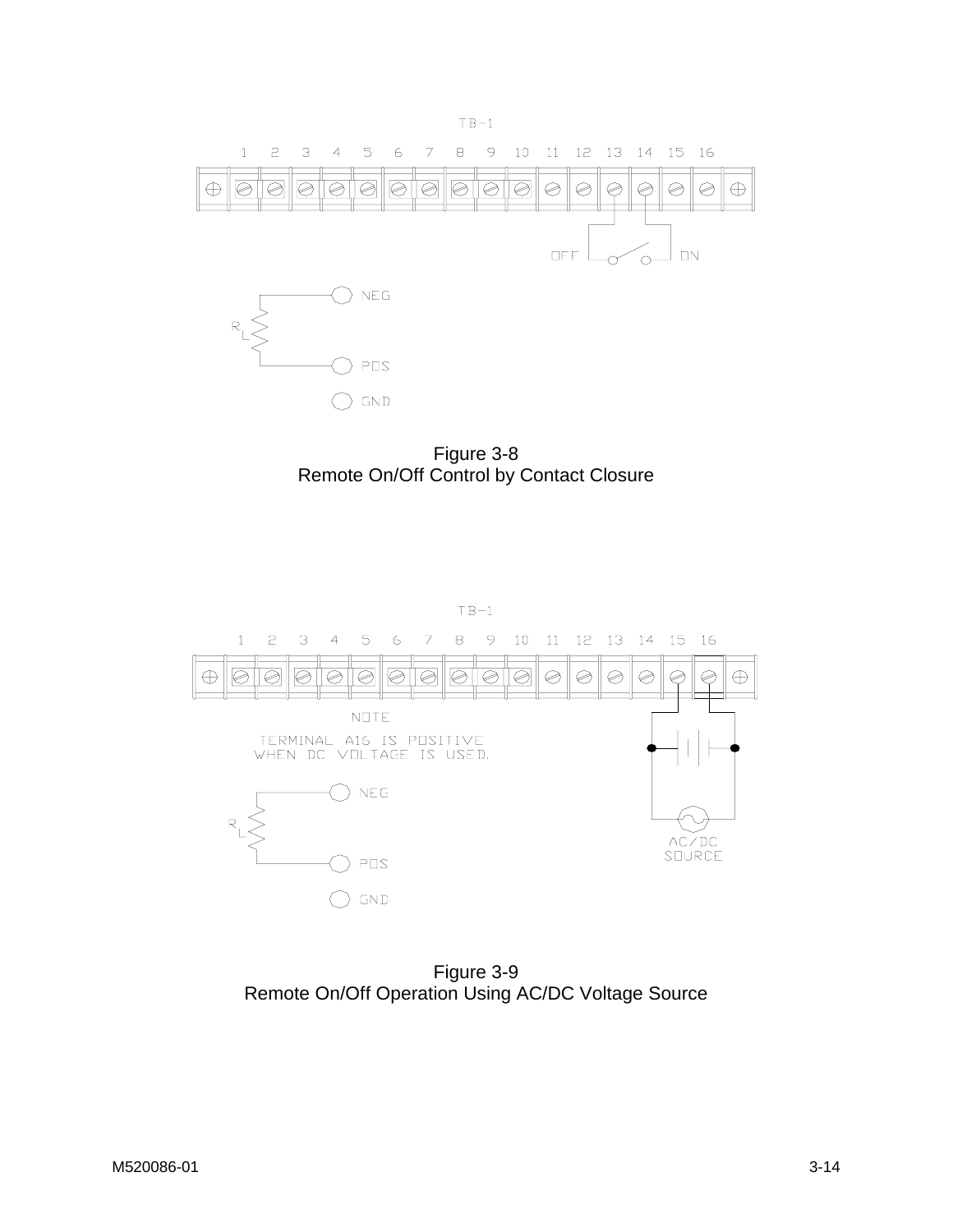<span id="page-26-0"></span>![](_page_26_Figure_0.jpeg)

Figure 3-10 Auto-Parallel Operation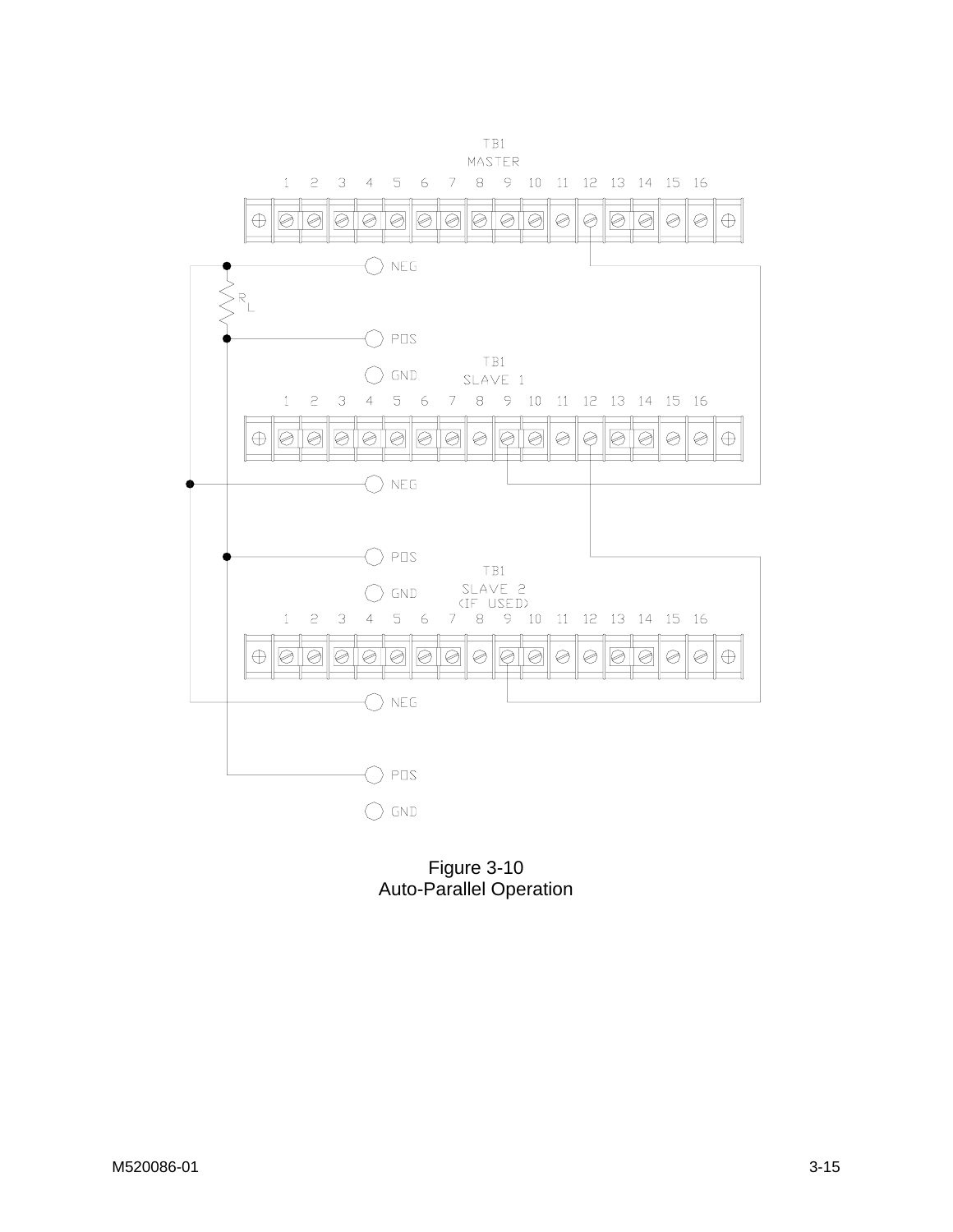<span id="page-27-0"></span>![](_page_27_Figure_0.jpeg)

Figure 3-11 Auto-Series Operation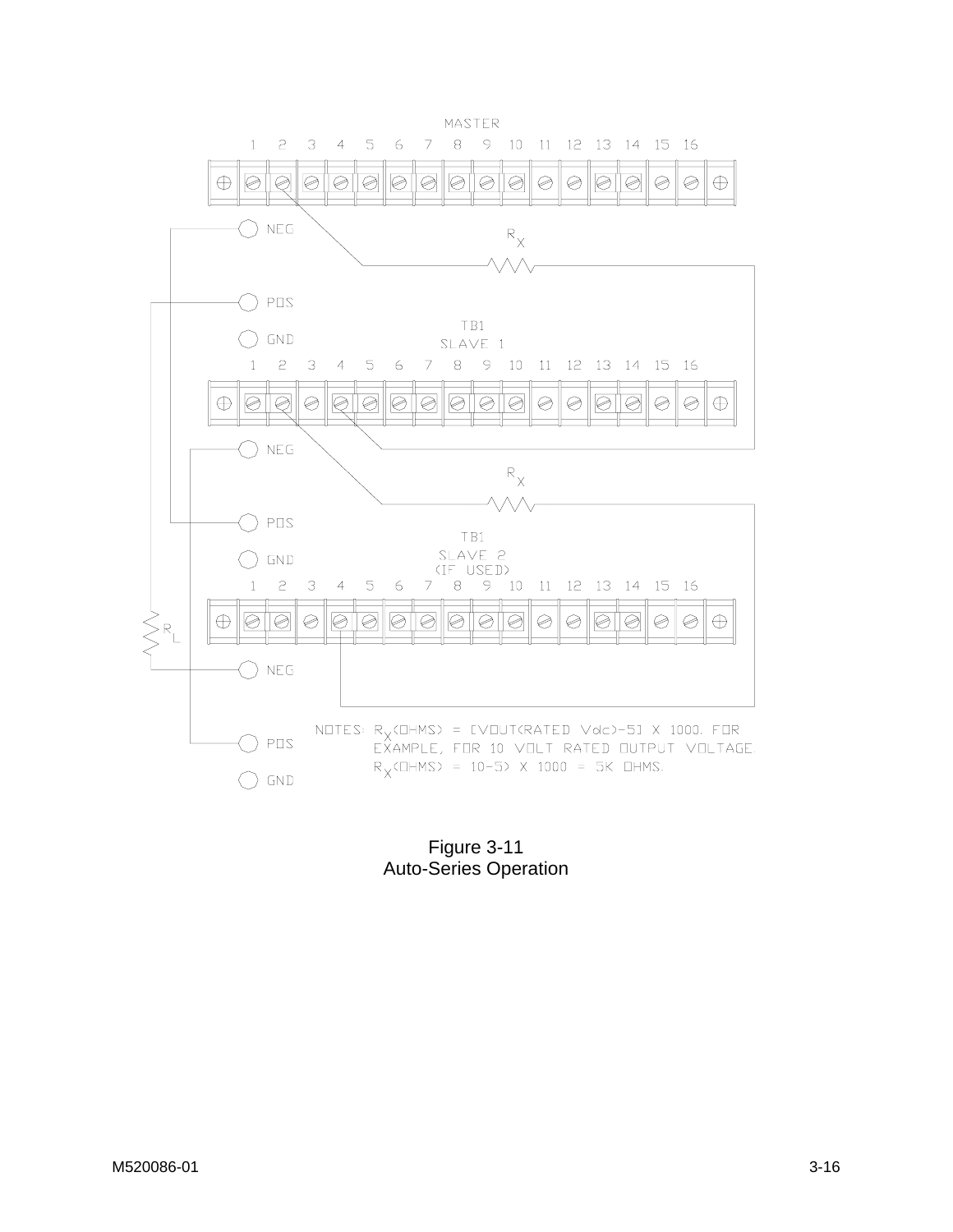<span id="page-28-0"></span>![](_page_28_Figure_0.jpeg)

 Figure 3-12 Auto-Tracking Operation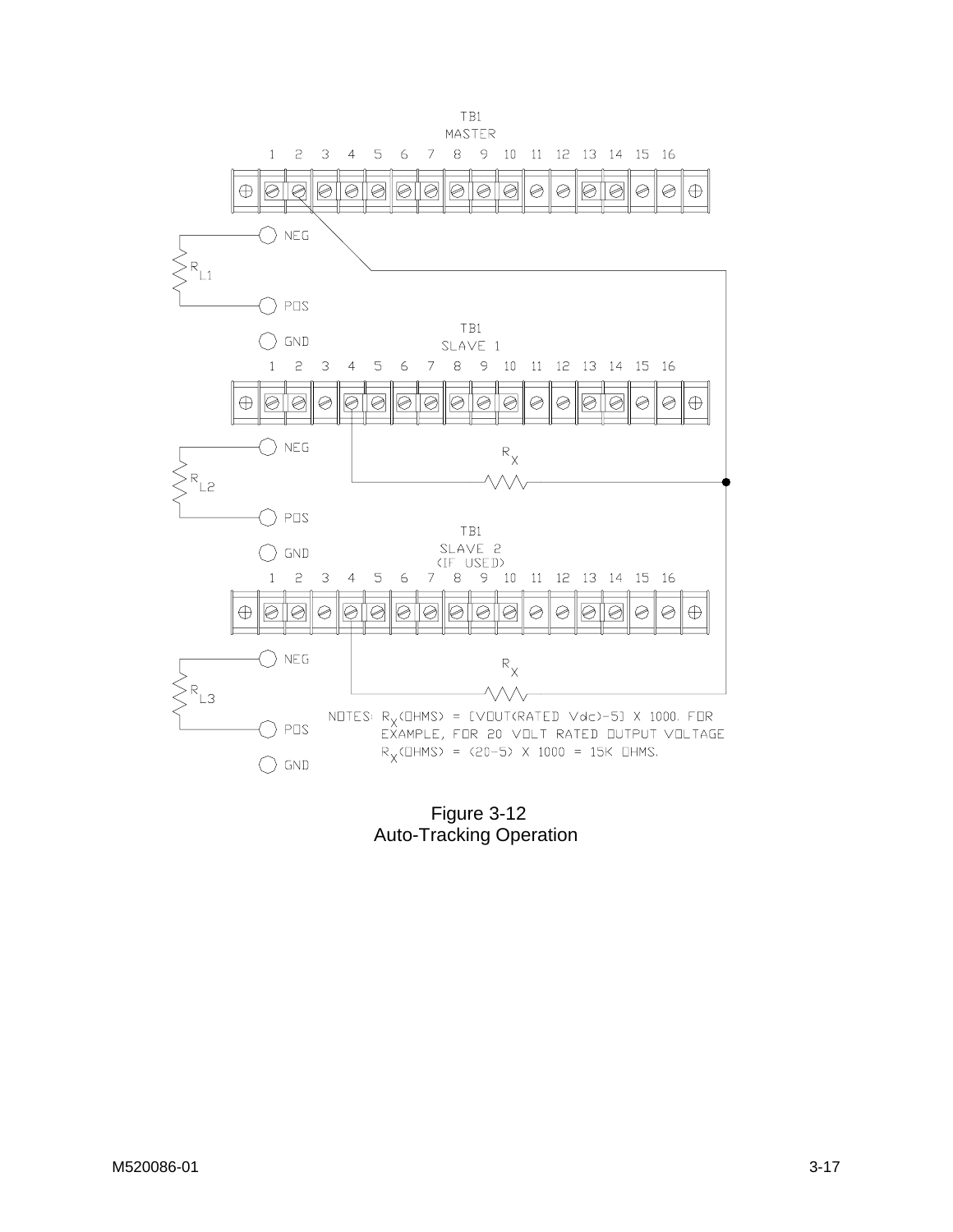# <span id="page-29-0"></span>**Chapter 4 MAINTENANCE AND CALIBRATION**

# 4.1 INTRODUCTION

This chapter contains preventive maintenance information and calibration procedures for the 3300 Series.

### WARNING

All maintenance that requires removal of the cover of the unit should only be done by properly trained and qualified personnel. Hazardous voltages exist inside the unit.

## 4.2 PREVENTIVE MAINTENANCE

Preventive maintenance for the 3300 Series consists of scheduled inspection and cleaning.

- a. Schedule. Table 4-1 lists the preventive maintenance routines and the recommended performance intervals.
- b. Inspection. Table 4-2 lists the visual inspection checks to be performed. It also indicates the corrective action to be taken.
- c. Cleaning. Cleaning requirements are based on the need established during inspection. If cleaning is required, follow the instruction listed in the corrective action column of Table 4-2.

| <b>PREVENTIVE MAINTENANCE</b><br><b>ROUTINE</b> | <b>RECOMMENDED PERFORMANCE</b><br><b>INTERVAL</b> |
|-------------------------------------------------|---------------------------------------------------|
| Inspection                                      | Annual                                            |
| Cleaning                                        | As Required                                       |

Table 4-1 Preventive Maintenance Schedule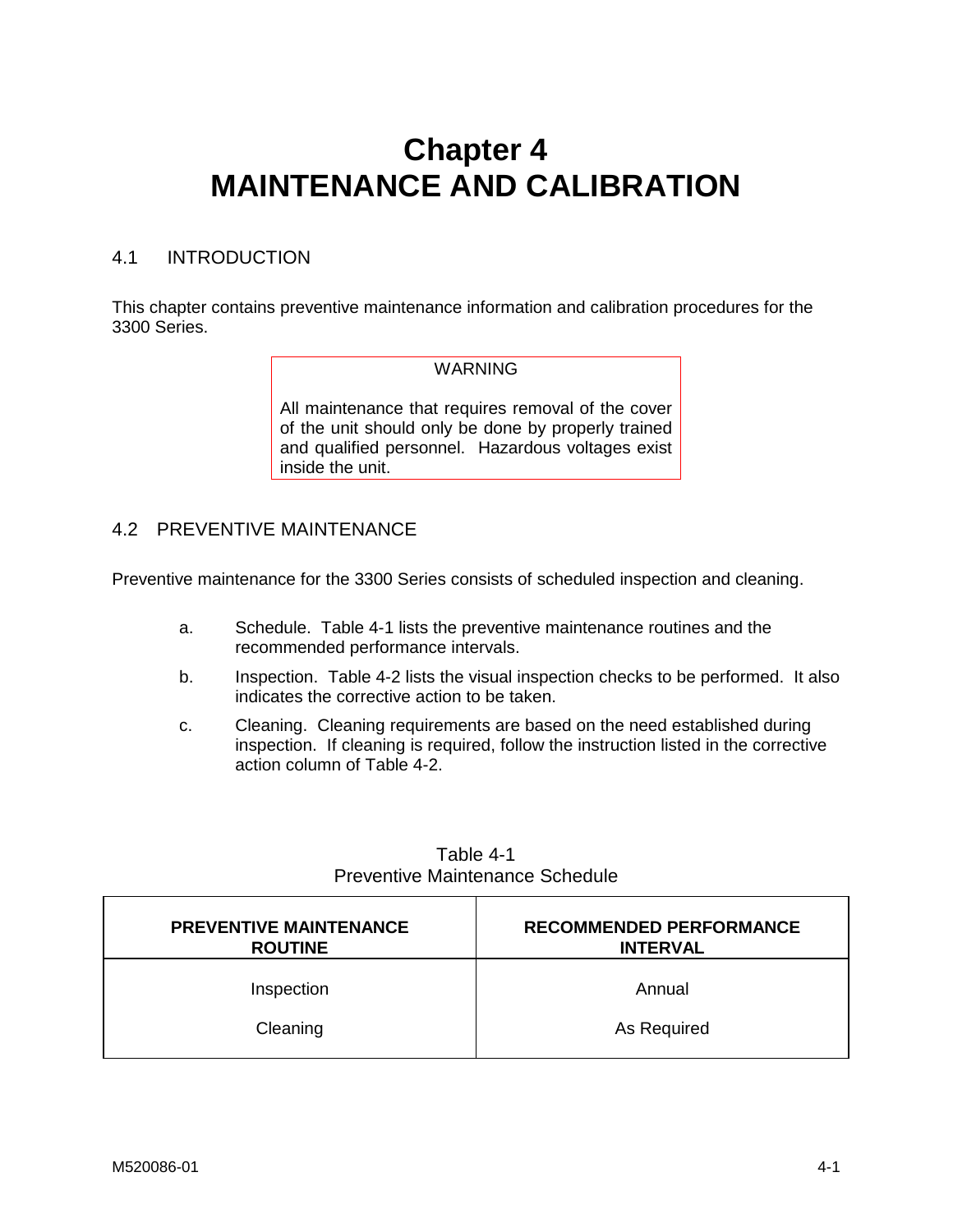Table 4-2 Inspection and Corrective Action

<span id="page-30-0"></span>

| <b>ITEM</b>                                  | <b>INSPECT FOR</b>                                                                         | <b>CORRECTIVE ACTION</b>                                                                                      |
|----------------------------------------------|--------------------------------------------------------------------------------------------|---------------------------------------------------------------------------------------------------------------|
| <b>External Connector</b><br>plugs and jacks | Looseness, bent or corroded<br>contacts, damage or improper<br>seating in mating connector | Clean contacts with solvent<br>moistened cloth, soft bristle brush,<br>small vacuum or low compressed<br>air. |
|                                              |                                                                                            | Replace connectors damaged,<br>deeply corroded, or improperly<br>seated in mating connector.                  |
| Chassis, blower &<br>extruded heatsinks      | <b>Dirt and Corrosion</b>                                                                  | Clean with cloth moistened with<br>soapy water.                                                               |
| <b>External Electrical</b><br>Wiring         | Broken, burned or pinched<br>wire; frayed, worn or missing<br>insulation                   | Repair or replace defective wires.                                                                            |
| <b>External Solder</b><br>Connections        | Corrosion, loose, cracked, or<br>dirty connections                                         | Clean and resolder connections.                                                                               |
| Dirt and moisture<br>buildup                 | Short circuits, arcing, corrosion,<br>overheating                                          | Clean as required.                                                                                            |
| Front panel controls<br>and meters           | Dirt and corrosion                                                                         | Clean with cloth moistened with<br>soapy water.                                                               |
|                                              |                                                                                            | Use a Kimwipe tissue and glass<br>cleaning compound to clean the<br>meter faces.                              |
|                                              |                                                                                            |                                                                                                               |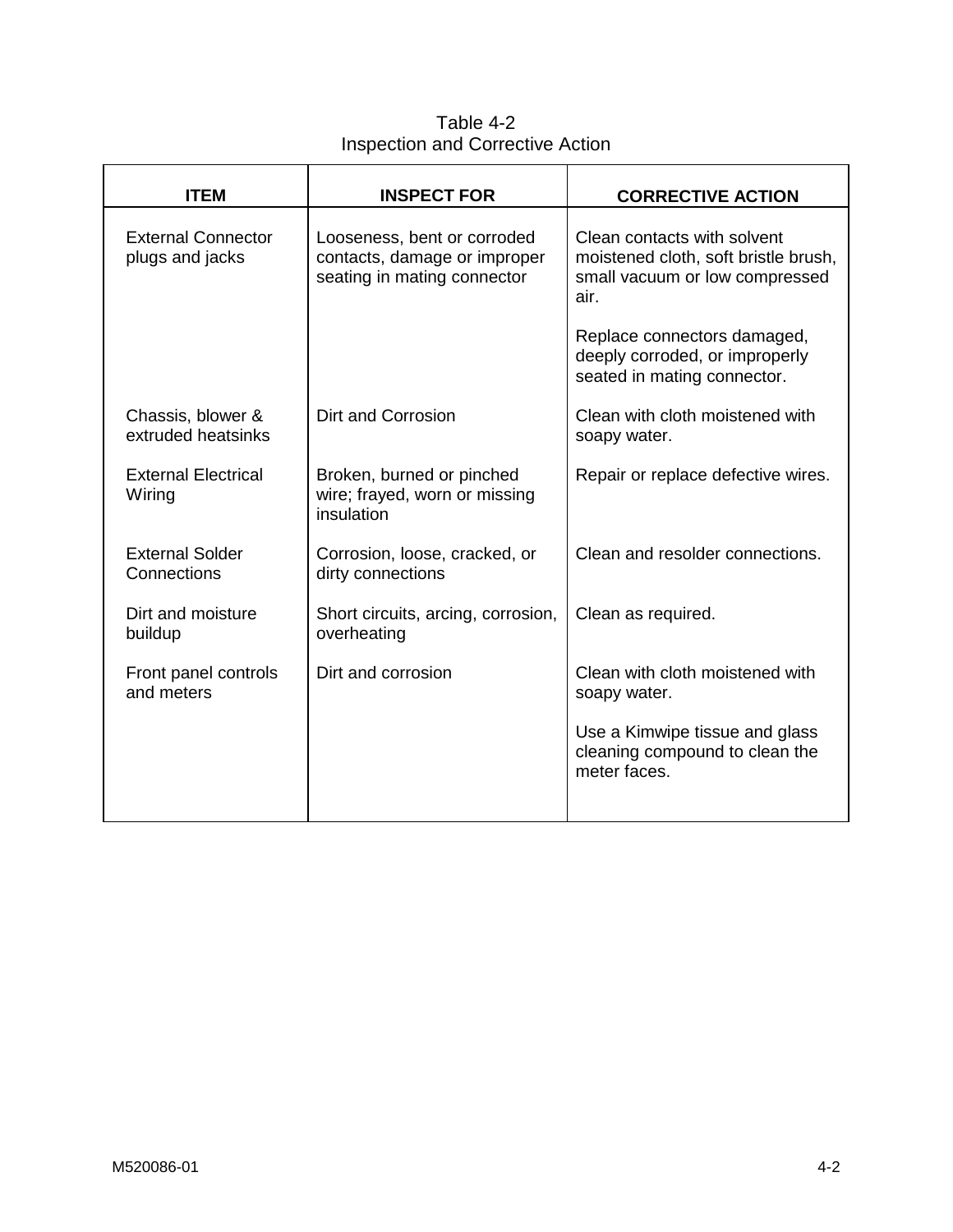# <span id="page-31-0"></span>4.3 CALIBRATION AND ADJUSTMENTS

To perform the following calibration and adjustment procedures, the cover must be removed from the power supply. Because removal of the cover allows access to potentially hazardous power voltages (up to 253 VAC or 358 VDC) and because of the importance of accurate readings to performance, only technically trained personnel should perform calibration procedures.

#### **WARNING**

Hazardous voltages (up to 253 VAC or 358 VDC) during equipment operations. Press power switch to OFF position and disconnect power cable from power source. Allow a minimum of 5 minutes for discharge of storage capacitance before removing the cover or performing any maintenance function. Wear safety glass with cover removed.

The calibration Test Setup procedures require the following: remove prime power; connect the power supply to a resistive load capable of full-rated voltage and current. Connect a precision current shunt in series with either the positive or negative output between the power supply and the resistive load. Two digital multimeters are required to perform the calibration procedures.

#### 4.3.1 Converter Assembly Calibration

#### **Voltage Reference**

The voltage reference is provided by an adjustable current regulator Q15. To calibrate for the 1 mA programming coefficient (constant voltage), the following sequence is recommended.

- a. Remove all jumpers and external connections to TB1-3.
- b. Set current control potentiometer on front panel fully counterclockwise.
- c. Connect a precision digital multimeter (DMM) to TB1-3(+) with reference to TB1-7(-). Set DMM to DC milliamps and 2 milliamp range.
- d. Apply power to the power supply.
- e. Adjust R69 for 1.000 milliamps on DMM.

#### **Current Reference**

The current reference is a precision current source consisting of Q16 and associated resistors. Calibration is accomplished by adjusting R71. The following sequence is recommended.

a. Remove all jumpers and external connections to TB1-8.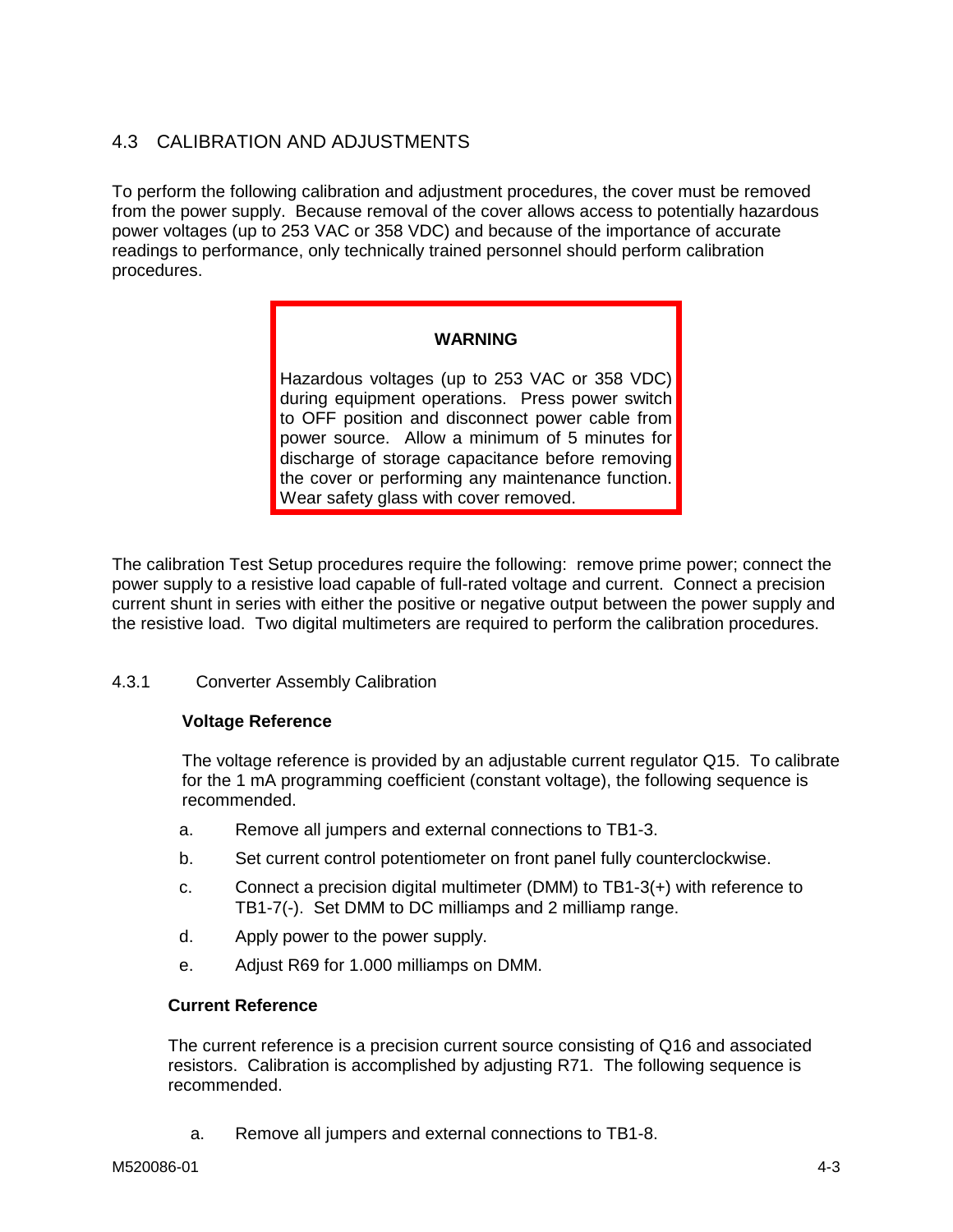- b. Set voltage control potentiometer on front panel fully counterclockwise.
- c. Connect a precision DMM to TB1-8(+) with reference to TB1-11(-). Set DMM to DC milliamps and 2 milliamp range.
- d. Apply power to power supply.
- e. Adjust R71 for 1.000 milliamps on DMM.

### **Current Zero Calibration**

The voltage control circuit (U8) zero is adjusted by R106. The following sequence is recommended.

- a. Connect jumper (short circuit) between TB1-4 and TB1-6.
- b. Connect resistive load and DMM across output terminals of power supply. Set DMM to read DC volts and approximately 200 millivolt range.
- c. Set current control potentiometer full clockwise.
- d. Apply power to power supply.
- e. Adjust R106 until the power supply output voltage starts to increase in the normal polarity. Reverse adjustment direction of R106 until output voltage decreases to zero reading on the DMM. Do not continue adjustment once the output reads zero millivolts.

### **Voltage Full-Scale Calibration**

Full-scale voltage calibration is accomplished by adjusting R101. The following sequence is recommended.

- a. Connect a resistive load across output terminals.
- b. Connect a DMM between TB1-2 and TB1-6. Set DMM to DC volts and the scale to read maximum rated power supply voltage.
- c. Connect a second DMM between TB1-4(+) and TB1-6(-). Set DMM to DC volts and scale to read 5.00 volts.
- d. Rotate current control to maximum clockwise.
- e. Apply power to power supply.
- f. Rotate voltage control for 5.00 volt reading to DMM attached to TB1-4 and TB1-6.
- g. Adjust R101 until output voltage reading is 100% of rated output voltage DC between TB1-2 and TB1-6.

#### **Current Zero Calibration**

The current control circuit (U7) zero is adjusted by R87. The following sequence is recommended.

- a. Connect a jumper (short circuit) between TB1-9 and TB1-11.
- b. Connect a resistive load and DMM across the output terminals of the power supply. Set DMM to read DC volts and approximately 200 millivolt range.
- c. Set voltage control potentiometer on front panel fully clockwise.
- d. Apply power to power supply.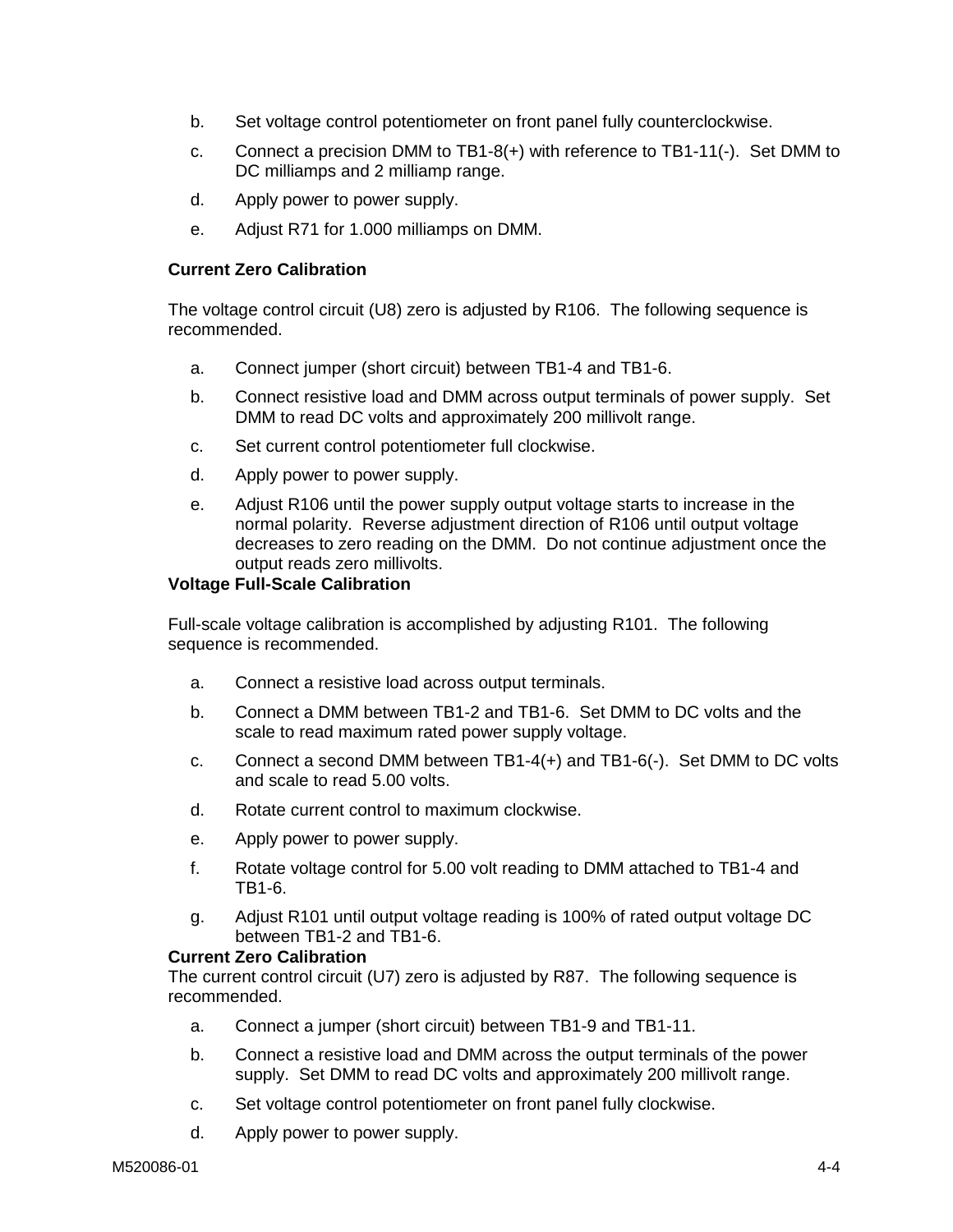e. Adjust R87 until the power supply output voltage starts to increase in normal polarity. Reverse adjustment direction of R87 until output voltage decreases to zero reading on the DMM. Do not continue adjustment when the output reads zero volts.

### **Current Full-Scale Calibration**

Full-scale current calibration is accomplished by adjusting R88. The following sequence is recommended.

- a. Connect an external calibrated current shunt between the power supply negative output and a resistive load bank capable of full-rated power. (Optionally, the shunt may be connected between the power supply positive and negative output bus bars.)
- b. Connect DMM across current shunt sensing terminals.
- c. Connect a DMM between TB1-9(+) and TB1-11(-). Set to 200 millivolt range.
- d. Set front panel voltage control potentiometer fully clockwise.
- e. Apply power to power supply.
- f. Adjust front panel current control for 100 millivolt reading on DMM across TB1- 9 and TB1-11.
- g. Adjust R88 until rated output current flows through external current shunt.

## **Current Monitor/Parallel Tracking Amplifier Zero Calibration**

The Current monitor/parallel tracking amplifier zero is accomplished by adjusting R79. The following sequence is recommended.

- a. Connect a jumper (short circuit) between TB1-9 and TB1-11.
- b. Connect a resistive load across output terminals.
- c. Connect a DMM between TB1-12(+) and TB1-13(-). Set DMM to DC volts on 0.2 volt scale.
- d. Set front panel voltage and current control potentiometers fully counterclockwise.
- e. Apply power to power supply
- f. Adjust R79 to 0.00 volts on DMM.
- g. Remove power from power supply.
- h. Remove jumper between TB1-9 and TB1-11.
- i. Remove resistive load from power supply output terminals.
- j. Reconfigure power supply for normal operation.